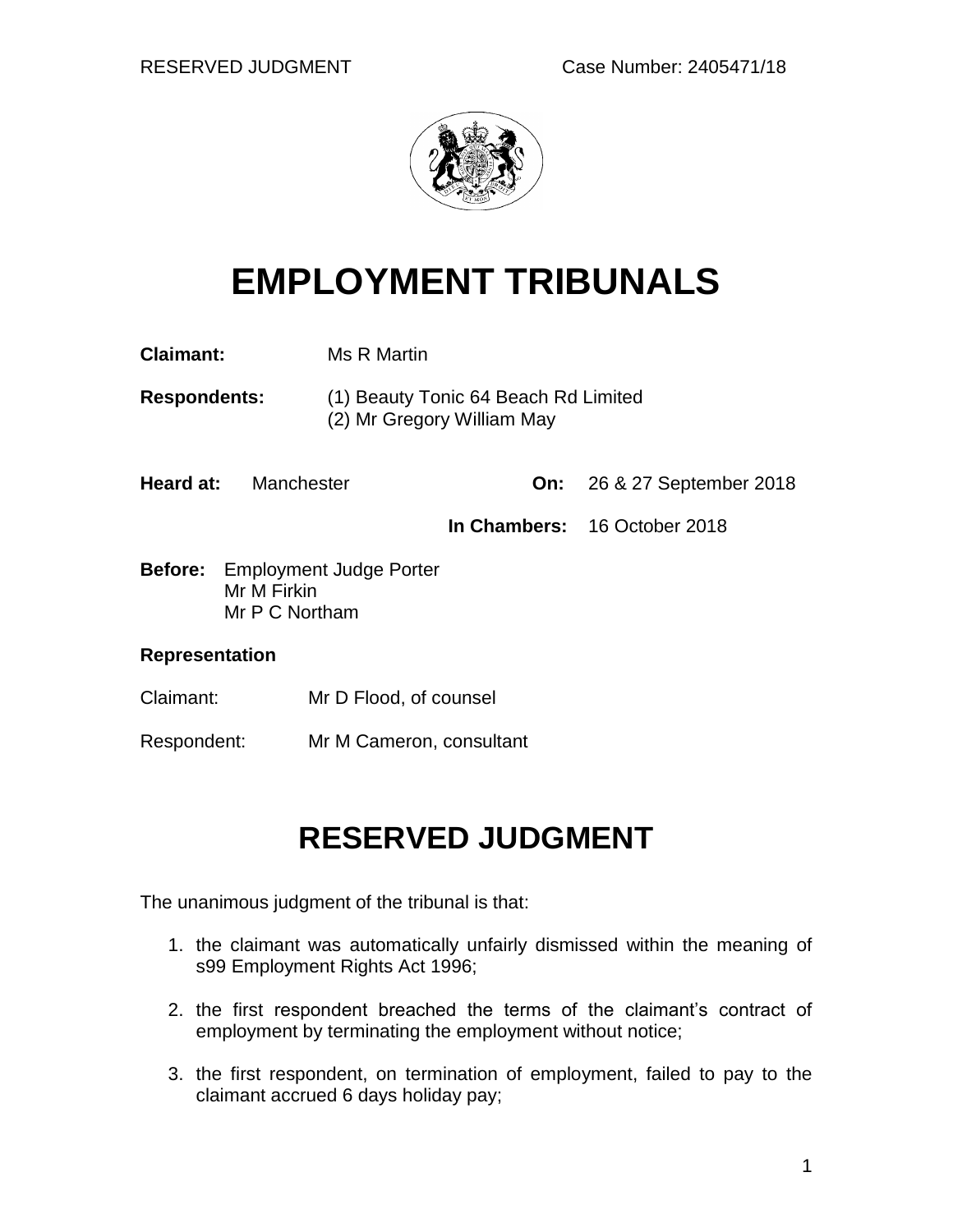- 4. each of the respondents discriminated against the claimant by failing to conduct a pregnancy risk assessment;
- 5. a remedy hearing will take place on 11 December 2018.

### **REASONS**

#### **Issues to be determined**

- 1. At the outset it was confirmed by the representatives that the issues had been clearly identified by REJ Parkin in the Case Management Order sent to the parties on 23 June 2018.
- 2. During submissions counsel for the claimant confirmed that:
	- 2.1.The claim under s104 Employment Rights Act 1996, automatically unfair dismissal for asserting a statutory right, was no longer pursued;
	- 2.2.The claim of discrimination under the Equality Act 2010 was solely a claim of discrimination for failure to conduct a pregnancy risk assessment. No claim of discrimination was pursued in relation to any other detrimental act, including dismissal.
- 3. The issues were:
	- 3.1.Whether the claimant was automatically unfairly dismissed within the meaning of s99 Employment Rights Act 1996;
	- 3.2.Whether the first respondent had breached the terms of the claimant's contract of employment by terminating the employment without notice;
	- 3.3.Whether the respondents had discriminated against the claimant by failing to carry out a pregnancy risk assessment;
	- 3.4.Whether the first respondent, on termination of employment, had failed to pay to the claimant accrued holiday pay.

#### **Orders**

4. A number of orders were made for the conduct and good management of the proceedings during the course of the Hearing. In making the orders we considered the overriding objective and the Employment Tribunals Rules of Procedure 2013. Orders included the following.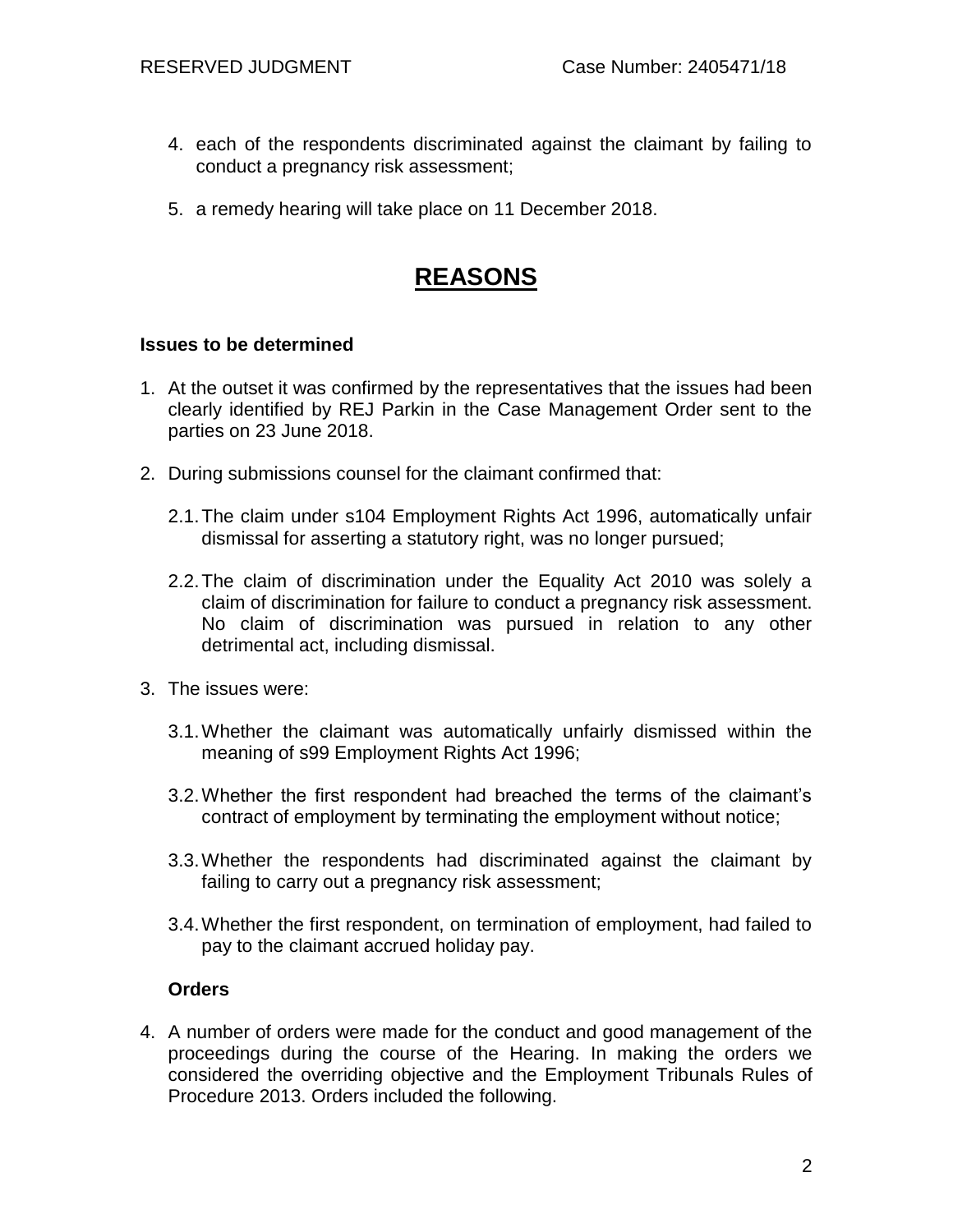5. After oral submissions on the second day it was noted that neither representative had addressed the tribunal in relation to the claim of discrimination. It was agreed and ordered that written submissions be exchanged and served on the tribunal in advance of the tribunal meeting in chambers on a reserved decision.

#### **Submissions**

- 6. Written submissions were exchanged and served on the tribunal in accordance with the Order. The tribunal has considered those written submissions with care but does not repeat them here.
- 7. Counsel for the claimant made a number of detailed oral submissions which the tribunal has considered with care but does not rehearse in full here. In essence it was asserted that: -
	- 7.1.The respondents have been inconsistent in their evidence as to the reason for dismissal, providing a smorgasbord of reasons as a smokescreen for the real reason for dismissal – pregnancy;
	- 7.2.When the claimant announced her pregnancy, and began having a number of absences related to her pregnancy, Ms Moreton-Derain gave the claimant three options:

7.2.1. Stay;

- 7.2.2. Leave and get a job nearer to the claimant's home in North Wales;
- 7.2.3. Leave and claim benefits;
- 7.3.These options reflected the concern of the respondents as to the number of the claimant's absences from work and, as the absences increased, so did the respondent's concern. All the absences related to pregnancy;
- 7.4.On 28 November 2017 Mr Campbell, on behalf of the claimant, asked for a number of things to which the claimant, as a pregnant employee, was entitled, and which the respondent did not have;
- 7.5.On 30 November 2017 the claimant was requested to return her company mobile phone;
- 7.6.On 2 December 2017 both Mr Gregory and Ms Moreton-Derain attended the salon unannounced. The only thing discussed was the involvement of Mr Campbell. Mr May said "I thought we were friends". Ms Moreton-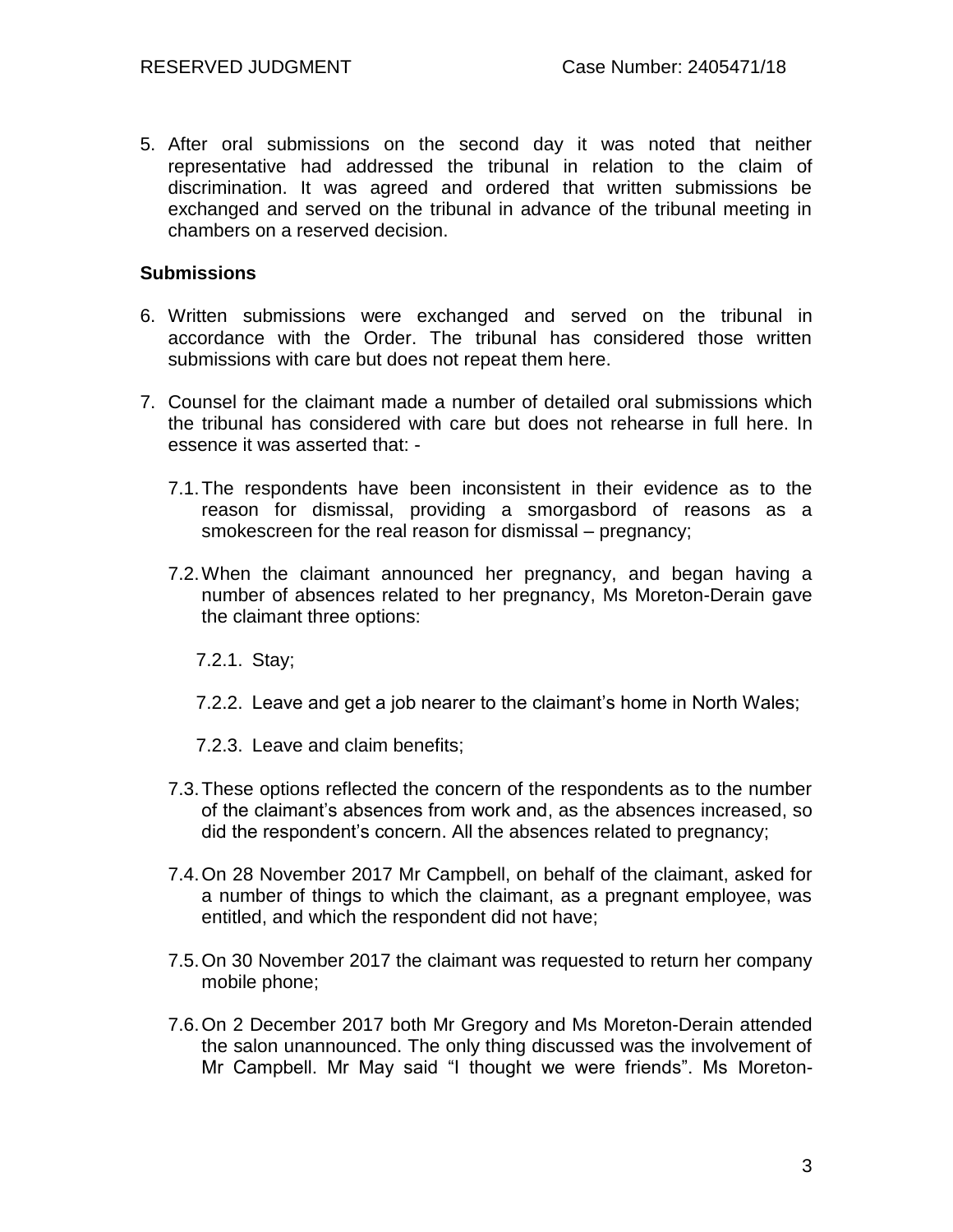Derain, in evidence, stated that the letter from Mr Campbell made her feel like a criminal,that they were "at war";

- 7.7.There was communication between the claimant and Ms Moreton-Derain on 8 December 2017. It was the claimant's clear understanding that she did not have to worry about her absence the next day because of poor weather because Ms Moreton-Derain told her that her appointments had been moved;
- 7.8.On Saturday 9 December Ms Moreton-Derain asserts that she was uncertain as to whether the claimant would attend work but made no check on the weather conditions, did not contact the claimant;
- 7.9.By lunchtime on that day the respondent had sent an email to the claimant advising her that she was dismissed;
- 7.10. Dismissal was a draconian and inexplicable step to take in these circumstances;
- 7.11. Ms Moreton-Derain asserts that she was most concerned about the claimant's level of absence and that her absence on 9 December 2017 was the straw that broke the camel's back because the absences had such a detrimental effect on the claimant's work colleagues and the business. However, Ms Moreton-Derain accepted that the claimant's tiredness, her absences and lateness for work, related to the claimant's pregnancy;
- 7.12. The claimant was told that she would not be paid for ante-natal appointments. It was the direction that she should take them as holiday if she wanted to be paid;
- 7.13. Mr May's candid evidence is that he did the best he could to put together the document he has prepared to show the claimant's absences from work. There is no satisfactory evidence to support that document (p136);
- 7.14. The claimant accepts that she took 7 days holiday in August 2017. She had accrued 13 days holiday at the termination date and therefore is due payment for 5 accrued days.
- 8. Consultant for the respondent made a number of detailed submissions which the tribunal has considered with care but does not rehearse in full here. In essence it was asserted that:-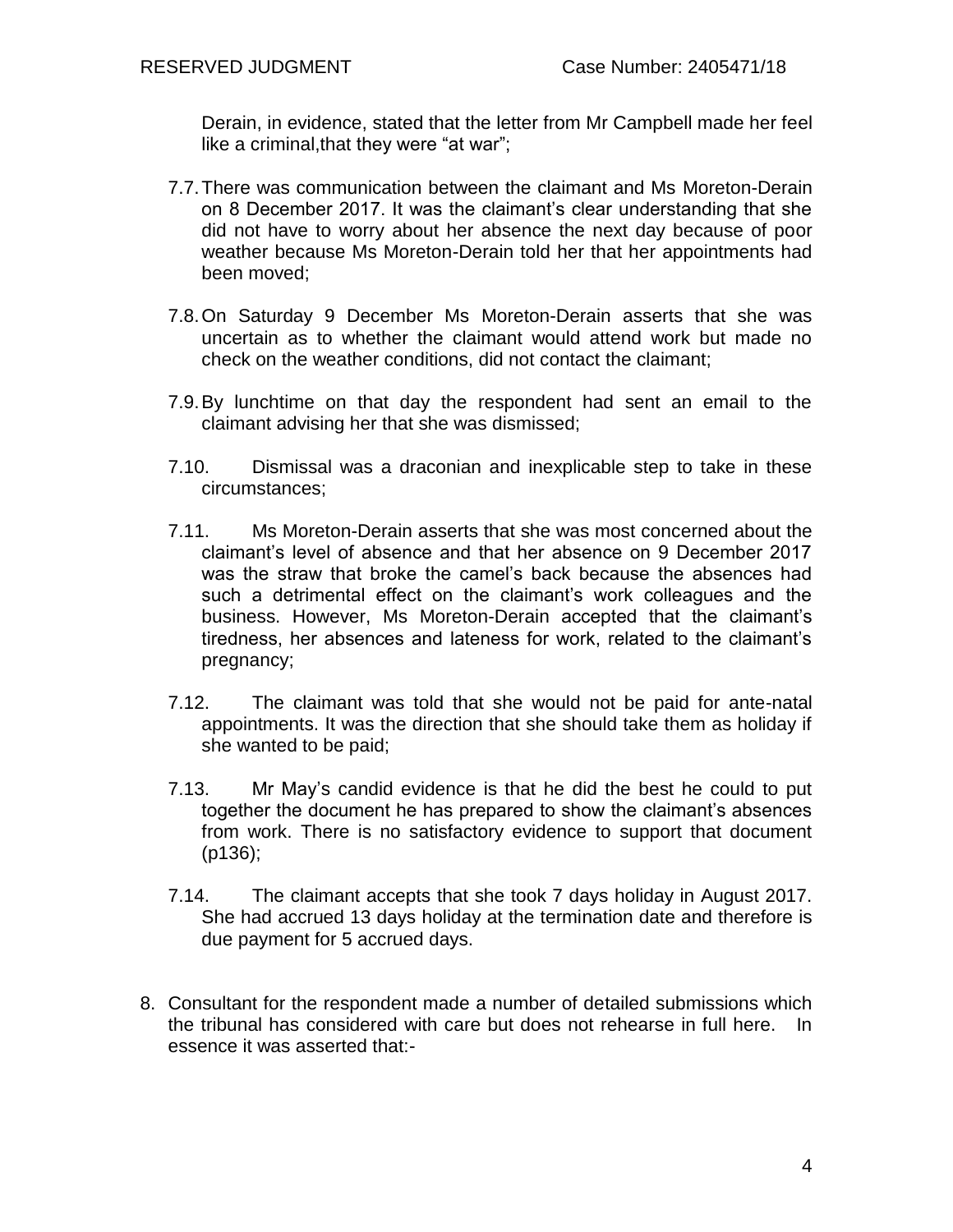- 8.1.Dismissal was not linked to pregnancy. The claimant was in her probationary period. The contract of employment was very strict about notification of absences. The claimant failed to follow the absence procedure. She did not contact the respondent on 9 December 2017. That was the final straw and the decision was made to dismiss the claimant;
- 8.2.The email from Mr Campbell contained no business footer, no confirmation in writing of the claimant's authority to give him confidential information. The claimant had not told the respondents of his involvement. It was reasonable to refuse to give the requested information. There was no obligation to do so. Once the claimant confirmed that Mr Campbell was a family friend on 2 November 2017, that cleared matters up;
- 8.3.The email from Mr Campbell prompted the respondents to consider the steps they needed to take. A risk assessment was carried out. The claim of failure to carry out a risk assessment is ill-founded;
- 8.4.There were problems between the claimant and her work colleague and nagging doubts that some of the claimant's absences were not genuine, as suggested by the facebook entries on 1 and 21 November 2017. The meeting on 2 December 2017 aimed to resolve the problems between the claimant and her work colleague;
- 8.5.The messages between the claimant and Ms Moreton-Derain showed that they had a good, friendly relationship, that Ms Derain was supportive of the claimant;
- 8.6. The decision to dismiss was a culmination of nagging doubts about absences, the claimant's absenteeism, her failure to contact the respondent on 9 December being the final straw;
- 8.7.The first respondent accepts vicarious liability for the actions of Ms Derain;
- 8.8. Mr May has not taken part in any discriminatory behaviour. There can be no finding against him. Mr May has done nothing which makes him liable for the dismissal;
- 8.9.The claimant has contributed to her dismissal by her failure to notify absences, failure to follow procedure;
- 8.10. In determining remedy the tribunal should consider the principles in **Polkey**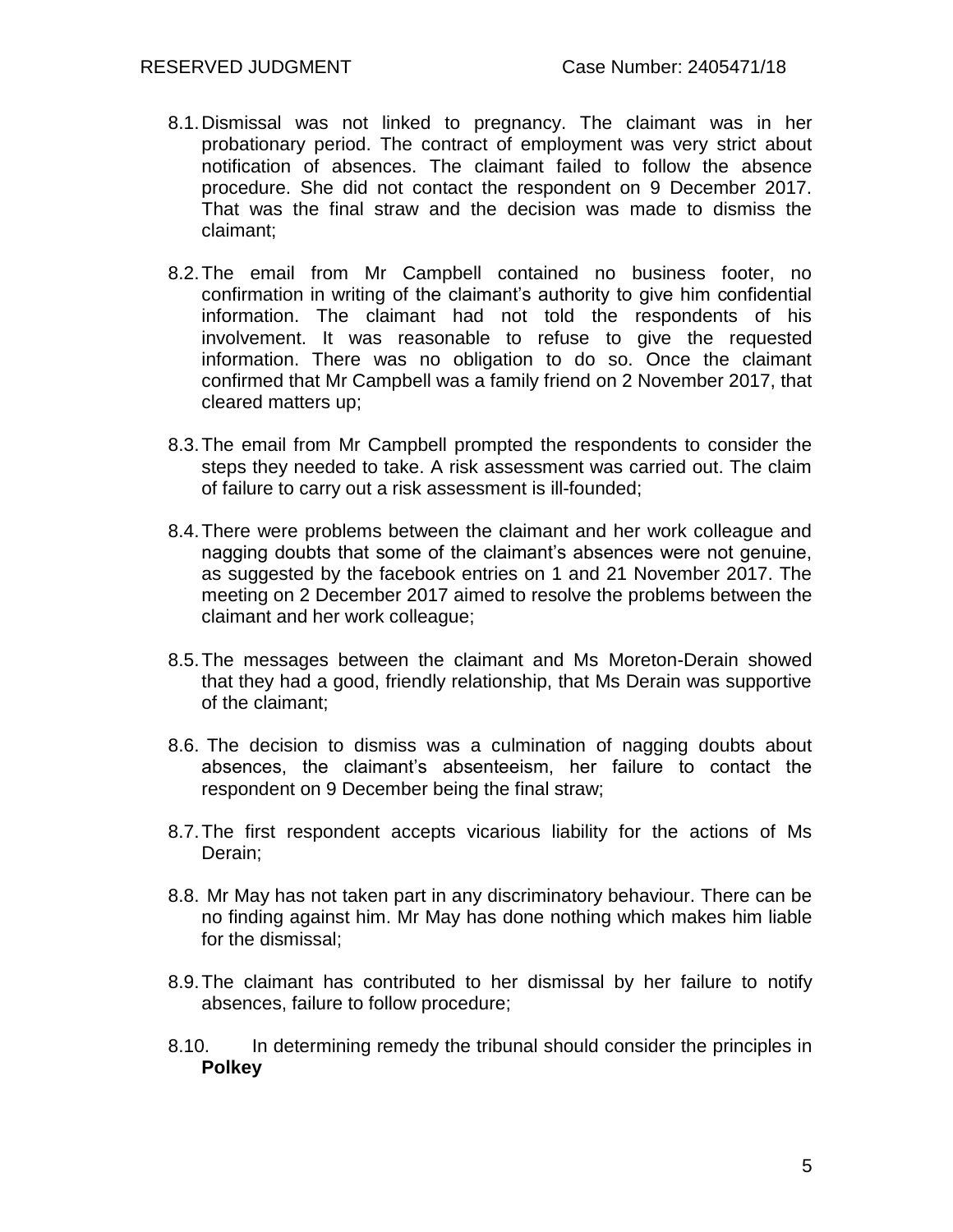#### **Evidence**

- 9. The claimant gave evidence. In addition, she called Mr Michael Campbell, family friend and advisor, to give evidence.
- 10.The second respondent gave evidence. In addition, the respondents called Mrs Charlotte Moreton-Derain to give evidence.
- 11.The witnesses, provided their evidence from written witness statements. They were subject to cross-examination, questioning from by the tribunal and, where appropriate, re-examination.
- 12.An agreed bundle of documents was presented. In addition, the respondent provided a Supplemental Bundle of documents at the commencement of the Hearing. After taking instructions counsel for the claimant agreed to the Supplemental bundle forming part of the evidence. References to page numbers in these Reasons are references to the page numbers in the agreed Bundle and Supplemental bundle (which replicated and then continued the pagination of the agreed bundle).

#### **Facts**

- 13.Having considered all the evidence the tribunal has made the following findings of fact. Where a conflict of evidence arose the tribunal has resolved the same, on the balance of probabilities, in accordance with the following findings.
- 14.The second respondent, Mr May, is the sole and managing director of the first respondent and a director in number of other limited companies, all of which operate in the business of beauty salons. In December 2017 Mr May was the director of various companies which operated 4 salons, which together employed 7 members of staff.
- 15.The claimant started working for the first respondent as a beauty therapist in January 2017. On 7 April 2017 the claimant resigned because a shared tenancy agreement in Manchester expired unexpectedly and she went to live at her family home in North Wales. Mr May was sad to see the claimant go and advised that she always had a position available with the company if she ever came back to reside in Manchester.
- 16.At the request of the second respondent the claimant provided holiday cover at a different salon in April, May and June 2017. On one day she worked at the 238 Burton Road salon to help Mrs Moreton-Derain, who was happy with her work. Mrs Moreton Derain describes how the claimant came across as a lovely and bubbly person, hard working, who did a good job with the clients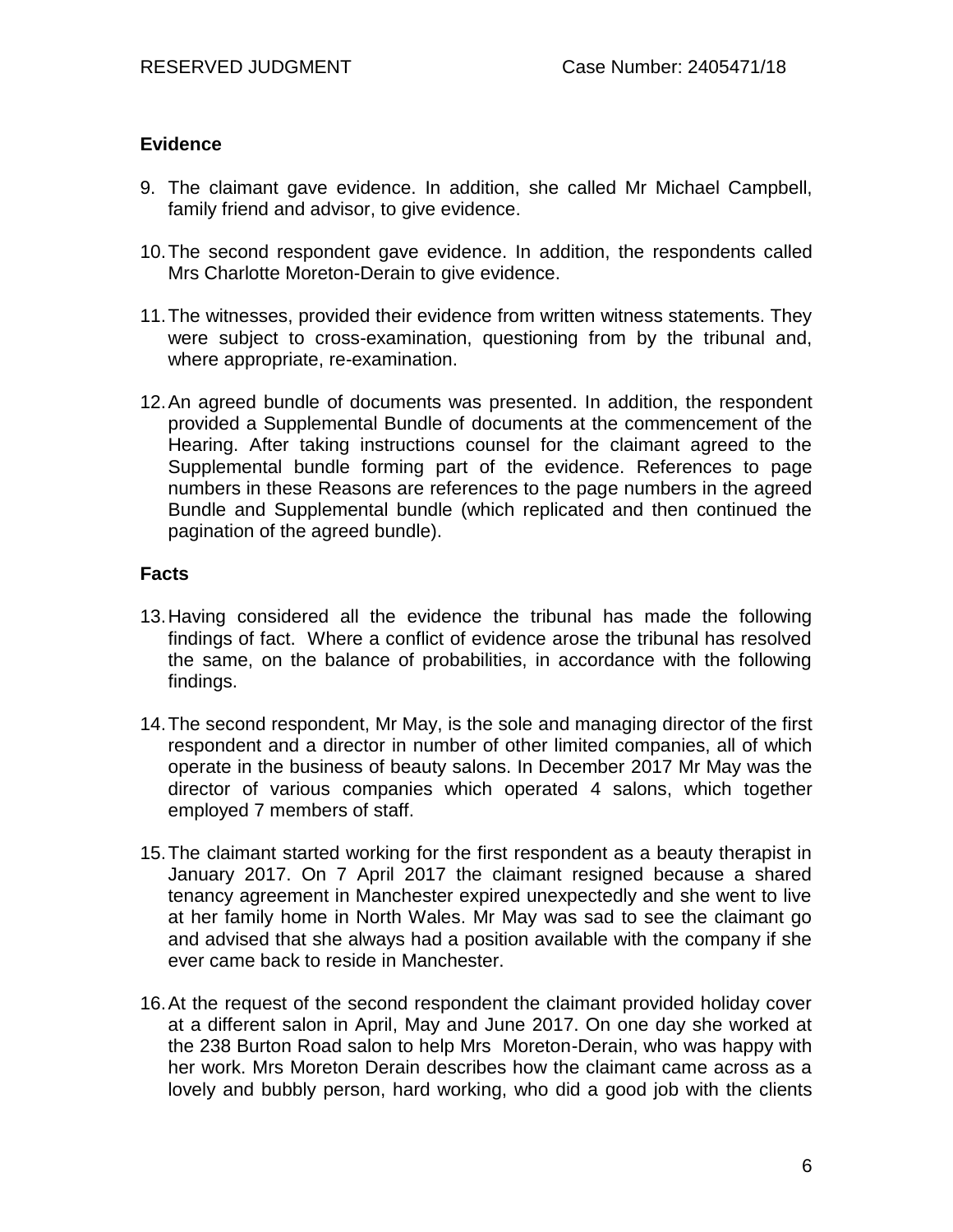that day. Mrs Moreton-Derain comments that working with the claimant that day was a pleasure.

- 17.In June 2017 the second respondent asked the claimant to return to work on a permanent basis. She began her permanent role with the first respondent on 4 July 2017 with the base salary of £17,000 per annum. At that time there was a salon manager and the claimant was appointed as a beauty therapist.
- 18.The claimant was provided with the contract of employment (p19), which included the following:

#### **Probationary Period ending on** 03/01/2018

13. Sickness

13.1 the employee is required to report any sickness/absence.

#### **THE BELOW PROCEDURE MUST BE FOLLOWED**

#### 13.1.1 **TELEPHONING** Greg May (managing director..)

AND

13.1.3 An **EMAIL** must be sent explaining the reason for absence. This email must be sent **AT LEAST 3 HOURS** prior to shift commencing

#### **Failure to do so will result in disciplinary action/dismissal**

18. Misconduct leading to summary dismissal without notice

….

#### **18.13 FAILURE TO FOLLOW THE SICKNESS PROCEDURE (CLAUSE 13)**

- 19.The salon manager left after a couple weeks and the second respondent discussed with the claimant training her up to be the next manager, the first step of which was to promote her to the position of Senior therapist. The claimant was promoted to the position of Senior beauty therapist with a base salary of £18,000 per annum. Someone else was recruited to replace the claimant as beauty therapist. The claimant was not provided with a new or an amended contract of employment to reflect her promotion and new terms and conditions.
- 20.As a beauty therapist the claimant is required to work with certain chemicals. Her duties include wax treatments, applying fake tan in a tanning booth.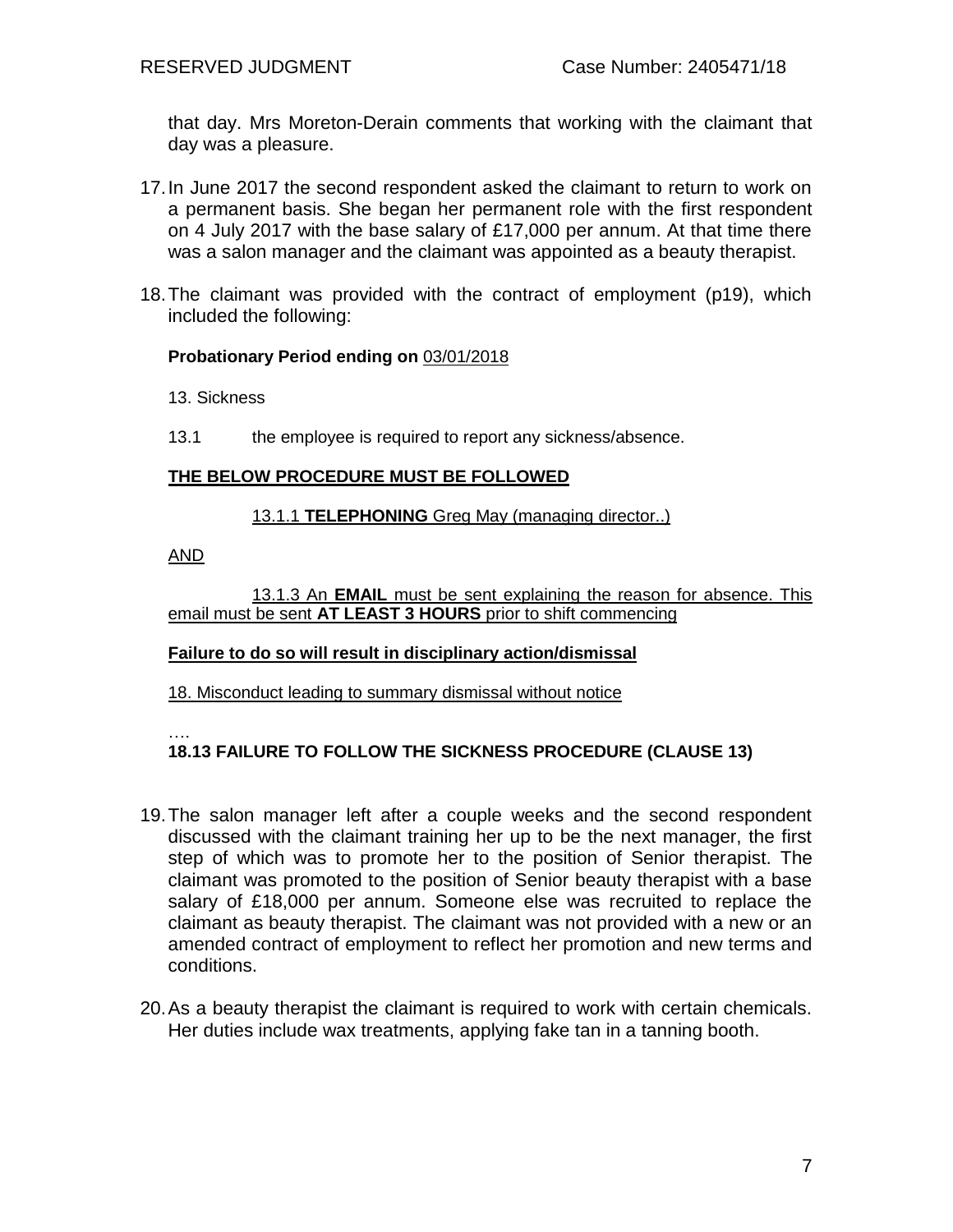21.In late August 2017 the claimant informed the second respondent that she was pregnant with her first child. Mr May said that he did not know what to do next because he had never had a pregnant employee before.

*[On this the tribunal accepts the evidence of the claimant.]*

22. In or around September 2017 the claimant asked Mr May for time off work to attend an antenatal appointment. Mr May told the claimant to book the day off as holiday or she would not be paid. The claimant did not feel comfortable about challenging Mr May. She then booked annual leave for all her antenatal appointments, including for scans and with her midwife. The claimant had a few days absence for those purposes. She was not told by either Mr May or Mrs Moreton-Derain that she would be paid for those antenatal appointments.

*[On this the tribunal accepts the evidence of the claimant, in part supported by the contemporaneous documentary evidence. We refer in particular to the text message from the claimant to Mr Campbell (p26) questioning whether she should be paid for ante-natal appointments.]*

- 23.During the course of 2017 Mrs Charlotte Moreton-Derain was appointed as Area Manager across some of the salons, including the salon where the claimant worked. The aim of this was to allow Mr May to concentrate on the businesses closer to home. As a result, Mr May delegated some of his responsibilities for the day to day running of the business to Mrs Moreton-Derain. By 1 November 2017 Mrs Moreton Derain was the claimant's line manager and was in charge of staff discipline. Mr May relied on Mrs Moreton Derain to bring disciplinary matters to his attention. Staff absences were dealt with by Mrs Moreton - Derain. The claimant's contract of employment was not amended to show that the first line of contact in times of absence should be Mrs Moreton – Derain.
- 24.The claimant was contracted to work until 9 pm on Friday nights, followed by a 9am start on Saturday morning. She drove to and from work from her home in North Wales every day. In October 2017 the claimant asked if she could leave at 8pm on Fridays because she rarely had appointments after that time and she was having problems with the long commute because her pregnancy made her feel tired. Mrs Moreton-Derain agreed to this request.
- 25.On 1 November 2017 the claimant's notified Mrs Moreton-Derain by text that she was unable to attend work that day because she had been up all night in pain. There was an exchange of text messages showing that the claimant's illness related to pregnancy. The claimant attended hospital and informed Mrs Moreton-Derain by text that everything was fine but she was going for a nap because she had been told she was overly tired, which was not healthy. The claimant promised that she would be in the next day.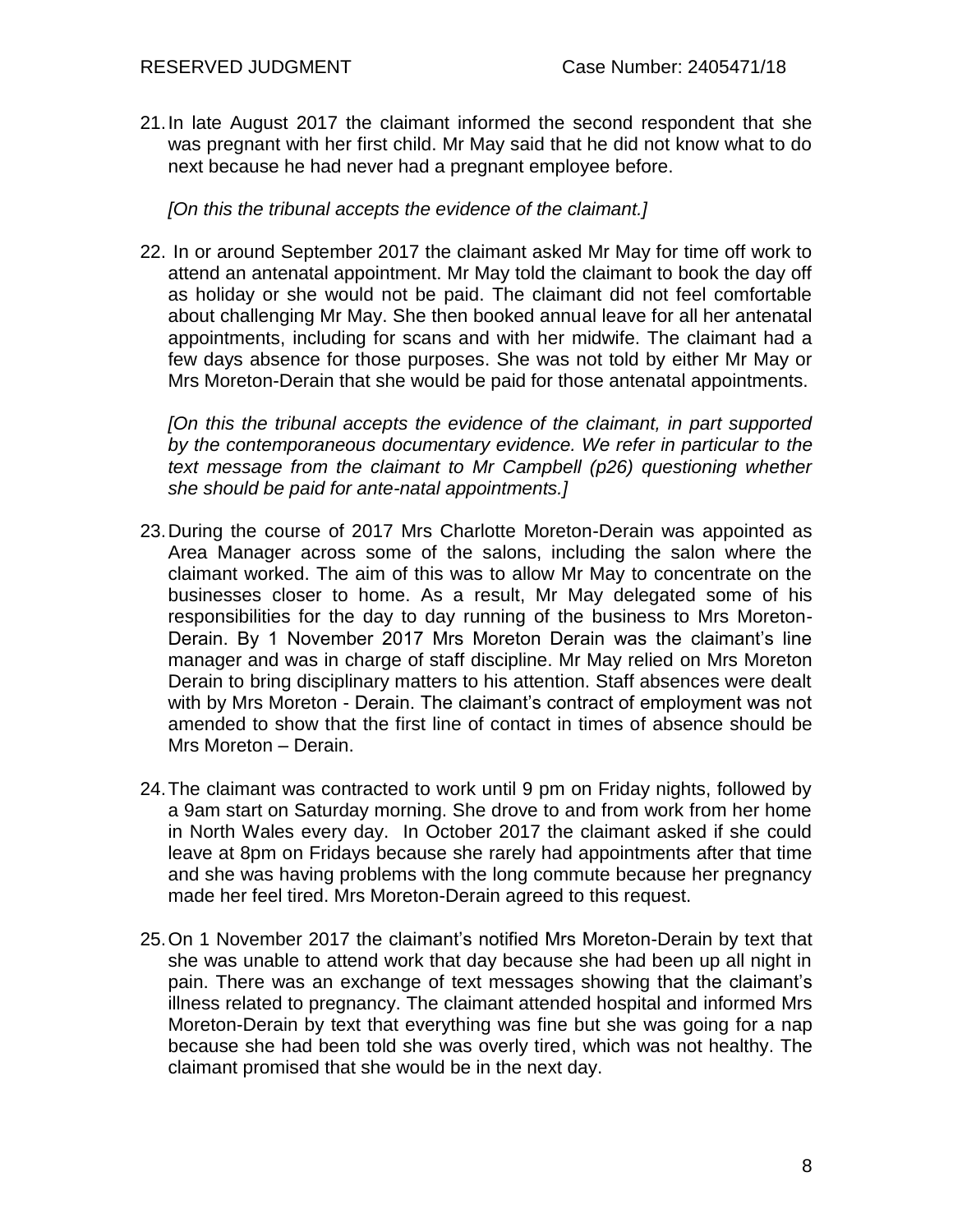- 26.Mrs Moreton Derain was a friend of the claimant on Facebook and at some time checked the claimant's public entries and noted that on the evening of 1 November 2017 the claimant went shopping with her partner and posed for a photograph in a Santa hat. Mrs Moreton Derain did not discuss this Facebook entry with the claimant at any time prior to the termination of her employment.
- 27.The claimant was not disciplined for failing to carry out the sickness absence policy on 1 November 2017, when the claimant failed to telephone Mr May. Mrs Moreton-Derain did not inform the claimant that she had breached procedure, did not tell her to comply with the written procedure in the future.
- 28.The claimant asked for unpaid leave for Tuesday, 21 November 2017 because she needed to attend hospital for blood tests relating to her pregnancy and she was tired. She made the request to Mrs Moreton Derain by text. She did not send an email explaining her absence. Mrs Moreton Derain at some time checked the claimant's Facebook entry and noted that on 20 November 2017 the claimant had notified her intention of visiting a friend's salon the following day. Mrs Moreton-Derain subsequently asked the claimant about the Facebook entry. The claimant told her that she did not go to visit her friend in the salon that day. Mrs Moreton-Derain did not accuse the claimant at the time of falsifying sickness absence, of defrauding the company, or of breach of procedure by failing to notify the respondent of the sickness absence by email.
- 29.When Mrs Moreton-Derain was told about the claimant's pregnancy she congratulated the claimant and they would exchange friendly text messages about the pregnancy and the claimant's illness arising from it.
- 30.Mrs Moreton-Derain asked the claimant on a number of occasions if she was planning to leave the salon because of her pregnancy. During the week commencing 13 November 2017 Mrs Moreton-Derain told the claimant that she was concerned that the claimant's commute to work from North Wales was not good for her or her child. Mrs Moreton-Derain told the claimant that when she was pregnant she had no job and claimed benefits, and suggested that the claimant should think about doing the same. She also suggested that the claimant look for a job nearer to home and said that she would help the claimant and give her a good reference. The claimant told Mrs Moreton-Derain that she had not thought about leaving and would not be making any decisions without discussing matter with her partner. Mrs Moreton-Derain told the claimant to have a chat with her mum and partner over the weekend and Mrs Moreton-Derain would visit the following week to see what the claimant was thinking.

*[On this the tribunal accepts the evidence of the claimant, in part supported by the documentary evidence, referred to in paragraph 34 below.]*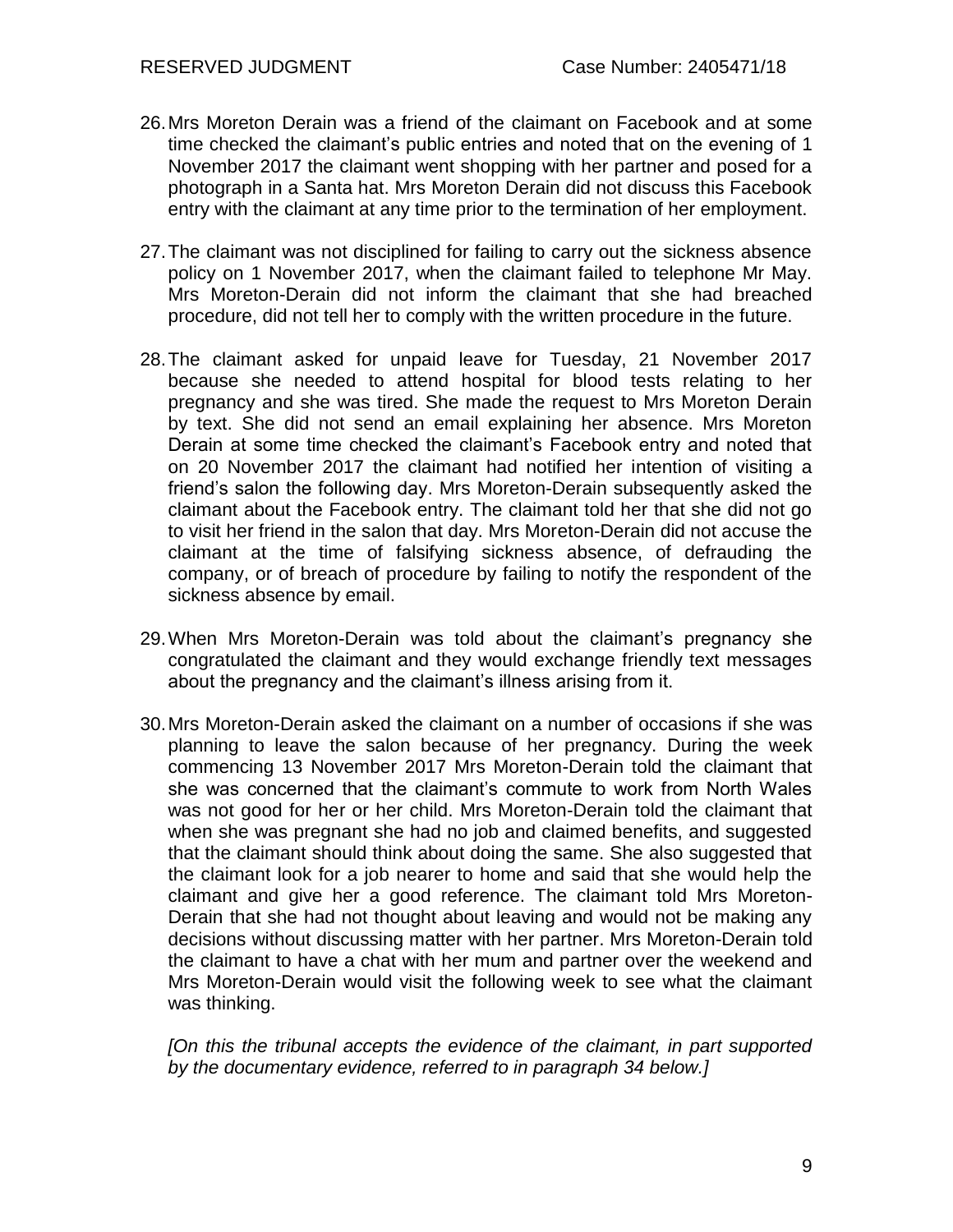- 31.During the week commencing 20 November 2017 Mrs Moreton-Derain asked the claimant if she had spoken with her partner. The claimant said she had spoken with her partner but had not decided to leave. Mrs Moreton Derain told the claimant that she was only trying to help her and not forcing her to leave, that it would be easier for her if the claimant stayed, but to let her know her decision.
- 32.The month of December is one of the busiest periods of business for the salon, in the run up to Christmas. It is Mrs Moreton-Derain's evidence that she did not want the claimant to leave the salon at this time because it was the busiest time of year and it would take time to find, and provide training for, a replacement
- 33.On Friday, 24 November 2017 Mrs Moreton-Derain sent the claimant a text message (p27) at the start of her shift stating:

I was planning on coming to see you today but you're fully booked now! Have you had a thought about what we discussed the other day? If you're deciding to stay with us let me know so we can try to arrange a few things to make work easier for you."

- 34.The claimant replied by text "As far as I'm aware I'm staying. I'd be an idiot not to really. I'll let you know if circumstances change".
- 35.The claimant was upset by Mrs Moreton-Derain repeatedly asking about her future intentions. The claimant felt uncomfortable and threatened by Mrs Moreton-Derain and, despite Mrs Moreton-Derain saying that she did not want the claimant to leave, the claimant believed that the way that she spoke and questioned her meant that Mrs Moreton Derain wanted her to resign. As a result, the following weekend the claimant spoke to a family friend, Mike Campbell, who has HR experience, about her situation at work. Mr Campbell advised the claimant about her rights as a pregnant employee.
- 36.On 28 November 2017 Mr Campbell sent an email (p30) to Mrs Moreton-Derain in the following terms:

I'm an independent HR consultant and have been engaged by your employee Robyn Martin, to advise her on employment matters in respect of her pregnancy. To this end I can advise you of the following in respect of Robyn.

- Her EWC date is 15 April 2018. This will be formally confirmed to you by way of her MAT IB form when this is received from her midwife, in advance of the 15 week deadline date of 31 December 2017
- We will confirm the commencement date of her maternity leave in due course, within the statutory time limits.

From the information Robyn has told me, I understand she will be entitled to her full statutory entitlements in respect of maternity leave, pay and the other statutory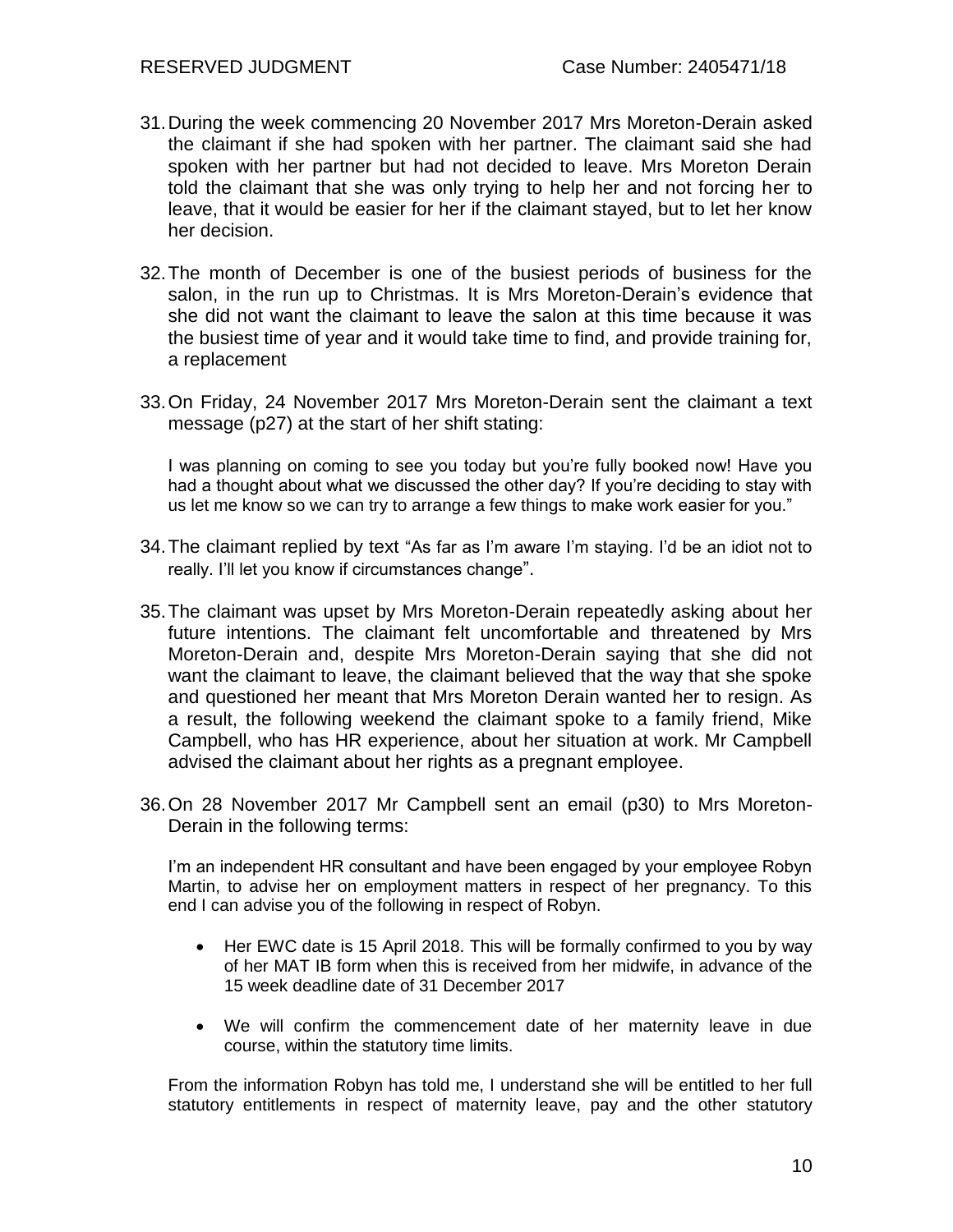provisions. You will be aware of her right to paid time off to attend relevant antenatal appointments.

I would be grateful if you could furnish me with the following documents/information to enable me to assist Robyn further

- Copy of her Employment Contract/Written Statement of Employment particulars
- Copy of your company Maternity Policy
- Findings from your workplace Risk Assessment and in particular those relevant to the Pregnant Workers Directive 92/85/EEC

I'd respectfully ask that any communications to Robin in respect of her pregnancy and her entitlement to maternity leave/pay be copied into myself. I would also request that should any meetings take place with Robyn in connection with her pregnancy, that I be afforded the opportunity to attend as her representative

37.Mrs Moreton Derain replied (p29) as follows:

I will gather all the informations required and get back to you as soon as possible

- 38.Mr Campbell did not, in his email, set out any "business footer" explaining his status as employment adviser, did not provide written authority from claimant to act as her representative. The claimant did not, prior to Mr Campbell sending that email, tell the respondents or Mrs Moreton-Derain that Mr Campbell would be contacting them on her behalf.
- 39.The first respondent did not have a maternity policy or a workplace risk assessment.
- 40.Mrs Moreton Derain informed Mr May, the second respondent, of the email from Mr Campbell. A decision was made not to reply to Mr Campbell, not to provide him with the requested information. The respondents' explanation for that decision has been unsatisfactory and inconsistent.
- 41.Mrs Moreton Derain was upset by the contact from Mr Campbell. She accepts in her evidence to the tribunal that "I almost felt like I was treated as a criminal". Mrs Moreton Derain visited the salon on 29 November 2017, for the stated purpose of carrying out a risk assessment. Her evidence before the tribunal is that she felt that she and the claimant were "at war". Mrs Moreton Derain has provided no satisfactory evidence as to the conduct of the claimant on that day which made her feel like this. The tribunal rejects Mrs Moreton-Derain's evidence that the claimant was "quite unpleasant". No satisfactory examples have been given of the claimant's behaviour to support this description.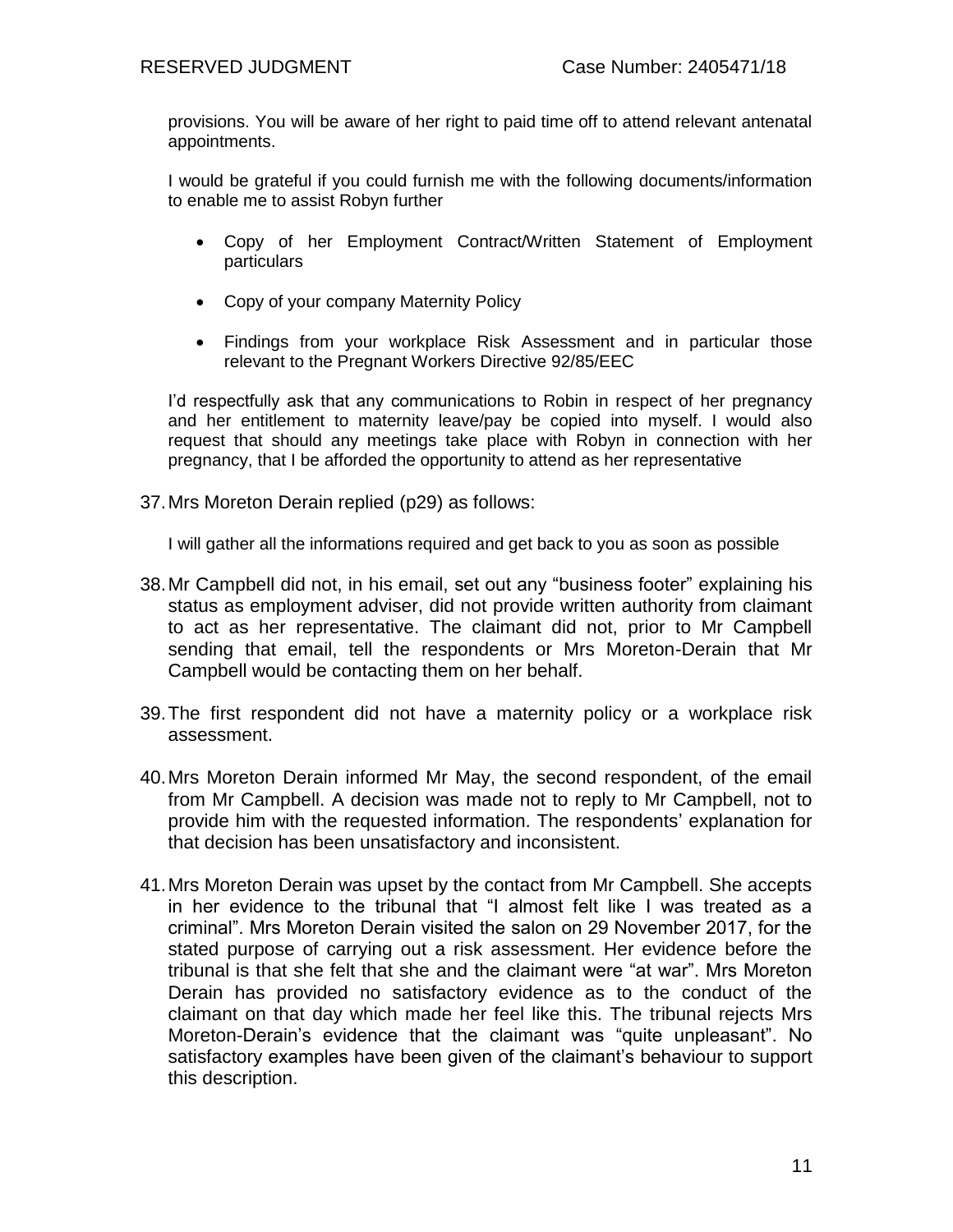- 42.On 29 November 2017 Mrs Moreton-Derain walked around the salon remarking on certain hazards which she said that she had not noticed before. She did not work from a laptop computer, she did not complete the risk assessment form which is at pages 133 – 135 of the bundle. She did not discuss with the claimant any concerns the claimant had about working at the salon and/or with the chemicals. The claimant told her that that there was a problem with extraction in the tanning room. Mrs Moreton-Derain said she would look at that later. She then prepared a hand written note stating that the risk assessment had been completed and asked the claimant to sign it. The claimant refused to sign it because she had not seen Mrs Moreton-Derain complete any risk assessment. The claimant was not given a copy of the risk assessment which appears at pages 133-135 of the bundle during the course of her employment. The respondent did not carry out that risk assessment during the claimant's employment.
- 43.The salon did not have a fixed telephone. Appointments were generally made either online or by email. The claimant used her own personal mobile phone to contact clients. The claimant's phone stopped working and the second respondent provided the claimant with an iPhone confirming that she could use it for personal use. The claimant offered to buy a cheap mobile phone to replace hers but Mr May said that he wanted the claimant to have a phone with email access so that she could check appointments. The claimant used the company mobile phone as a personal phone, taking it to and from work.
- 44.Neither Mrs Moreton-Derain nor Mr May raised any complaint about the claimant's personal use of the company mobile phone prior to 30 November 2017, when Mrs Moreton Derain informed the claimant that she must return the phone immediately. Mrs Moreton Derain did not provide any explanation for this.

*[On this the tribunal accepts the evidence of the claimant, in part supported by the documentary evidence. We refer in particular to the text messages at page 28 which confirms the request to bring the phone back that day.]*

- 45.On Friday, 1 December 2017 Mr Campbell sent a further email to Mrs Moreton Derain (p29), raising general safety concerns and asking her for the findings of the pregnancy risk assessment and the fire risk assessment.
- 46.On Saturday 2 December 2017, at the end of the claimant's shift, Mr May and Mrs Moreton-Derain arrived at the salon. No notice had been given of this meeting. Both Mr May and Mrs Moreton Derain were hostile towards the claimant, who became upset. They asked her who was Mike Campbell commenting "why are you doing this to us" "You know we're a small business we don't have these policies and stuff in place". Mrs Moreton-Derain told the claimant "you're wasting your time". Mr May said "I thought we were like mates." The claimant explained whom Mr Campbell was and why she had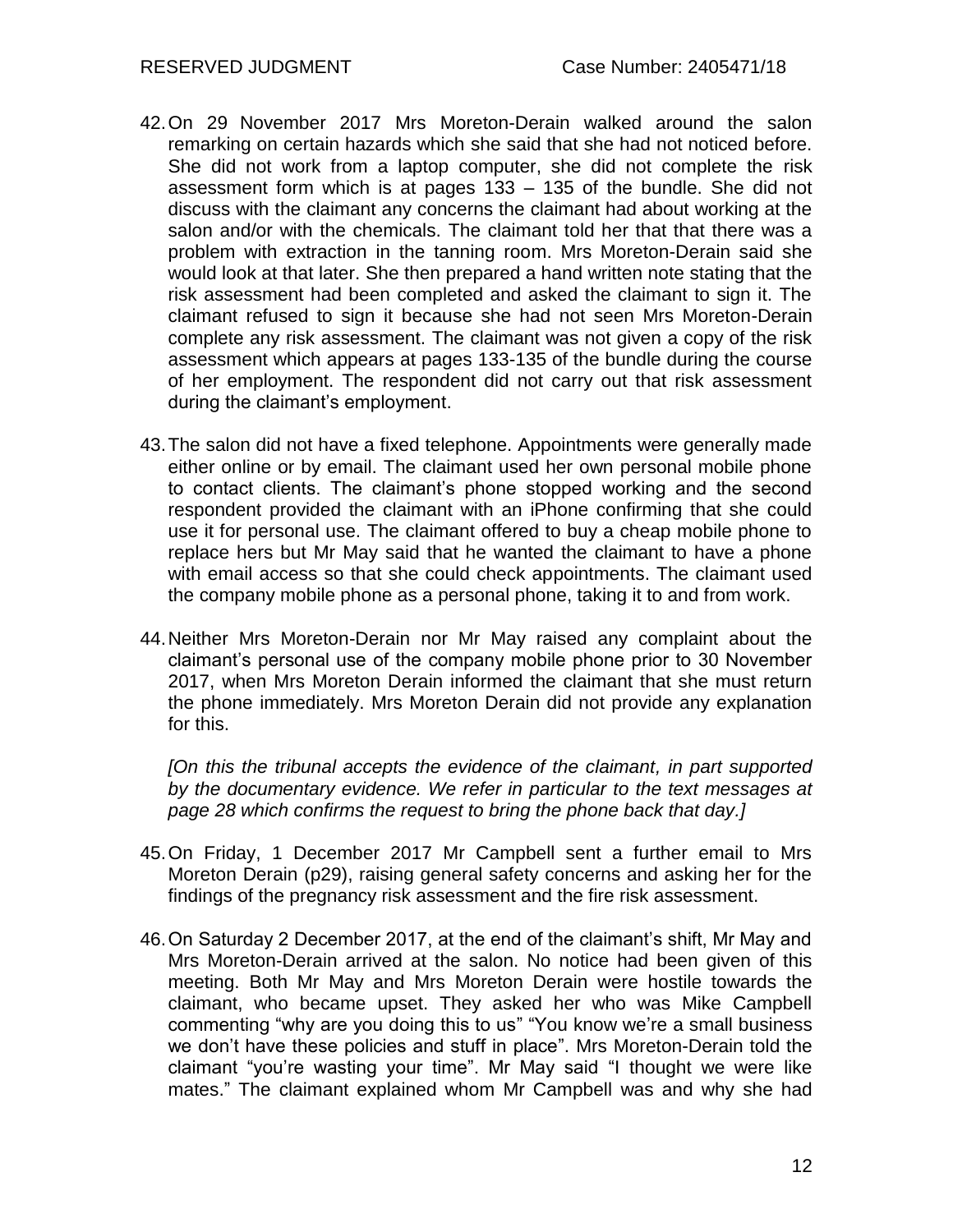contacted him. She told them that Mr Campbell was not trying to catch them out and neither was the claimant. She simply wanted to check that everything was right and fair. Mrs Moreton-Derain and Mr May did not during this meeting discuss with the claimant any problems relating to the claimant's absences, and/or lateness, and/or allegations that she had been failing to tidy or complete her work satisfactorily, and/or allegations that she been making inappropriate comments to clients and/or any problems between the claimant and her work colleague. The only topic of conversation was the involvement of Mr Campbell.

- 47.There is no satisfactory evidence to support the respondents' evidence that the claimant had been failing to tidy or complete her work satisfactorily, and/or that she been making inappropriate comments to clients and/or there were problems between the claimant and her work colleague.
- 48.The claimant had genuine concerns about the possible effect on her unborn child of the chemical treatments she was using with clients during the course of carrying out her duties.
- 49.On Thursday, 7 December 2017, the claimant showed Mrs Moreton-Derain the weather forecast on her phone app, which was for heavy snow. The claimant reminded Mrs Moreton-Derain that she had always made every effort to get into work, including driving during storm Doris and storm Brian. The claimant told Mrs Moreton-Derain that she would continue to make every effort to be at work as scheduled, but that she had little experience of driving through snow and was concerned because she was around 20 weeks pregnant. Mrs Moreton- Derain told the claimant not to worry, that it was not worth the risk. She asked the claimant to let her know with as much notice as possible if she was unable to get to work. Later that day, with weather conditions deteriorating sharply, the claimant rang Mrs Moreton-Derain from the salon. The claimant agreed to stay that evening until 8pm, completing her booked treatments, and then leave an hour early. Mrs Moreton-Derain agreed with this. The claimant also told Mrs Moreton-Derain that she would let her know if she was able to get in the next day.
- 50. On Friday, 8 December 2017 the claimant awoke to heavy lying snow. She sent a text to Mrs Moreton Derain, as she did not want to wake her at 6:53am, explaining that the weather had got worse overnight and that she would not be able to make it in that day. Mrs Moreton Derain replied "it's okay Robin thanks for letting me know I've sorted today out". She then sent a text to the claimant asking if the claimant thought she would be in the next day, Saturday 9 December 2017. The text reads(p32):

Do you think you will be able to come tmr? I might as well reschedule your appts for tomorrow too just in case?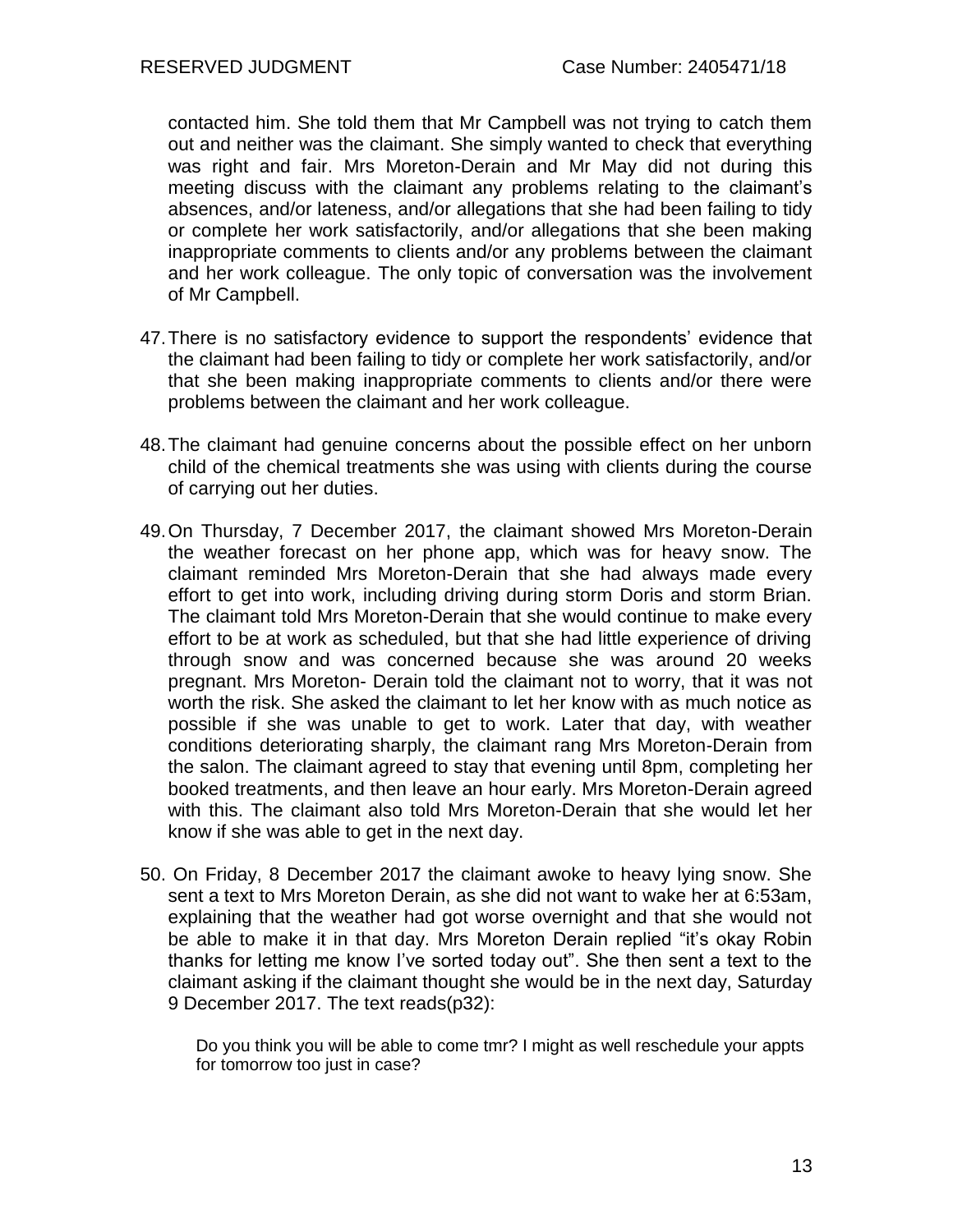- 51.The claimant responded (p32) that unless the weather improved, it was highly doubtful that she would be able to get in and it was still snowing heavily. The claimant then sent Mrs Moreton-Derain further texts containing weather forecasts showing low temperatures and snow forecast for the next few days.
- 52. Mrs Moreton Derain sent a further text (p33) to the claimant as follows:

I might just reschedule tomorrow appts to be honest so it's organized

53. The claimant replied:

No that's ok I understand. It will be harder for you to do tomorrow as well as it's an early start.

- 54.Mrs Moreton-Derain accepts in evidence that the exchange of texts was an agreement that she would reschedule all of the treatments the claimant was booked to do on Saturday, 9 December 2017. Mrs Moreton-Derain did then move all the appointments she could and blocked the claimant's diary for the rest of the day on 9 December 2017 to avoid clients booking appointments with the claimant on line. The tribunal rejects Mrs Moreton-Derain's evidence that she kept some appointments in the claimant's diary for later in the day on 9 December 2017 in case the claimant did attend later in the day.
- 55. On Saturday 9 December 2017 the snow had worsened across North Wales and the North West Police were advising motorists to avoid all but essential travel. The claimant did not travel to work because of the weather and the police advice, and because she understood that Mrs Moreton-Derain had said that she was rescheduling all her appointments for that day. The claimant did not telephone or email or text either Mrs Moreton-Derain or Mr May to confirm her non-attendance that day, on 9 December 2017.
- 56.At 12:15 on 9 December 2017 Mrs Moreton Derain sent an email to the claimant terminating her employment with immediate effect. The letter includes the following:

Having discussed the issue with you last week we feel that our warnings regarding your absenteeism were not taken seriously, forcing us into a situation where we have no choice but to take these drastic measures per company policy.

You are well aware of the stance that Beauty Tonic Ltd takes on absenteeism and despite warnings in the past few weeks you have failed to alter your actions. Due to your absenteeism, we have had to reschedule and refund treatments. This has resulted in a considerable financial loss.

57. The claimant did not prior to receipt of this letter receive any warnings from the respondents, formal or informal, relating to unacceptable absenteeism,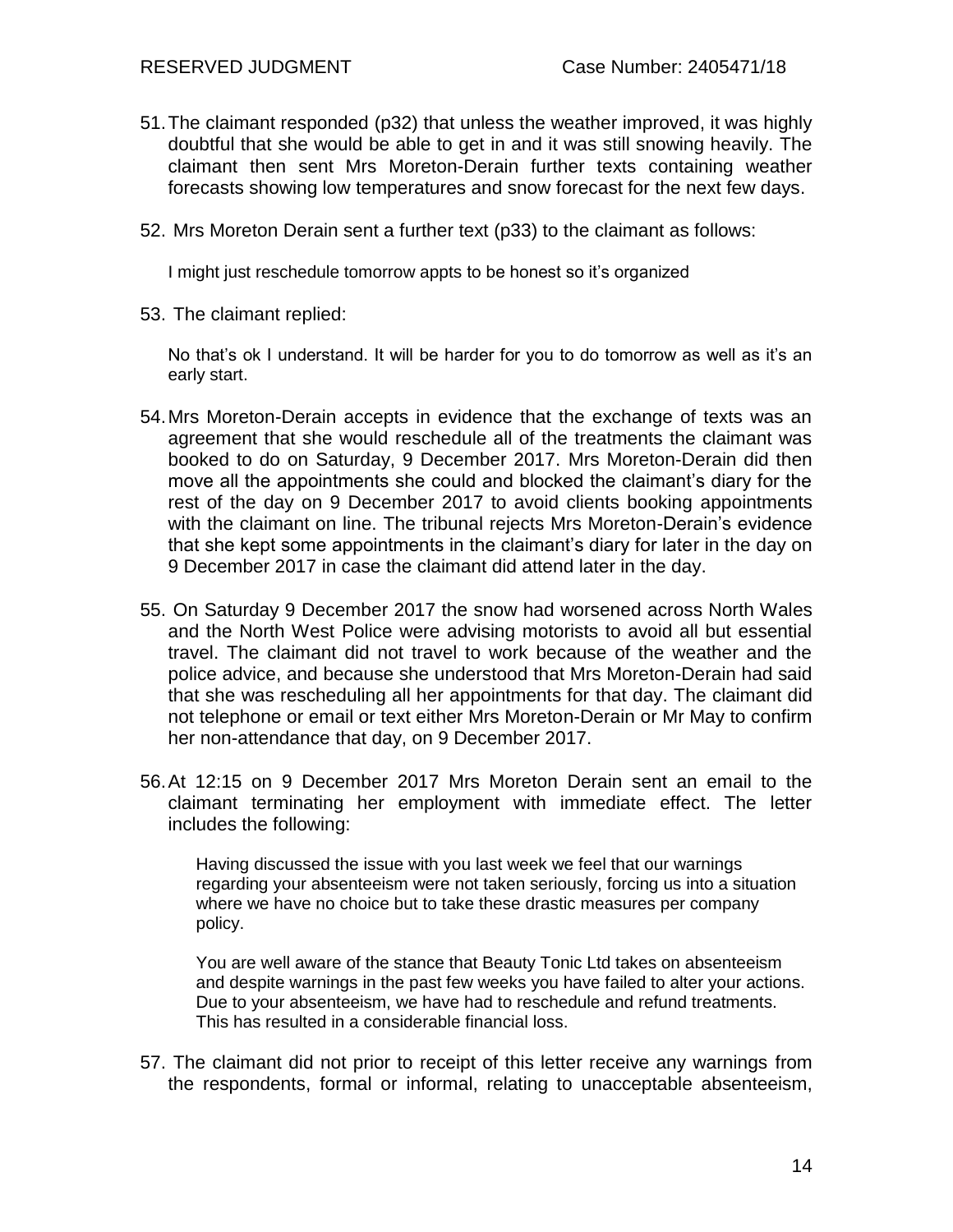lateness, failure to undertake her tasks correctly, making inappropriate comments to clients.

- 58.Before sending the email on 9 December 2017 Mrs Moreton Derain discussed the claimant with Mr May. A decision was made to dismiss the claimant. The evidence as to the reason that dismissal has been unsatisfactory and inconsistent.
- 59.Prior to sending the notice of termination of employment neither Mrs Moreton-Derain nor Mr May contacted the claimant to establish if she was attending work that day, 9 December 2017 and, if not, the reason why not, and did not check any weather forecast to confirm the position with snow in North Wales, from where the claimant was driving.
- 60.In the Grounds of Resistance (p46) Mr May stated that the claimant was dismissed for the reasons listed as follows:

Miss Martin on 2 separate occasions (01/11/17 & 21/11/17) did not attend work and advised the reason for this was that she was sick. I attach evidence …to show she was indeed fit for work by way of her 'post' on the social media platform Facebook clearly showing her visiting friends on one of the occasions (21/11/17) and shopping at Asda in Fancy Dress on another (01/11/17). This is a breach of her Employment Contract clause 18.11 Falsely claiming to be sick in order to defraud the Employer

Miss Martin also failed to follow procedure set out in her contract on two separate occasions (08/12/17 and 09/12/17) by failing to follow clause 13.1…[set out}

Miss Martin was also late for work numerous times…

- 61.The document at page 136 is not an accurate record of the claimant's attendance at work, sickness absence and annual leave. Mr May prepared that document after the termination of the claimant's employment and has no documentary or other satisfactory evidence to support its accuracy. Neither is the document an accurate record of the claimant's pay during the course of her employment. The document does reflect Mr May's stated understanding that the claimant would not be paid for sickness absence and for part of the days when she attended the midwife. However, the pay slips, prepared by a accountancy service, show that the claimant was paid the same rate of pay throughout: no deductions were made for sickness or other absence.
- 62.The claimant took 7 days paid annual leave during the course of her employment.

[On this the tribunal accepts the evidence of the claimant.]

#### **The Law**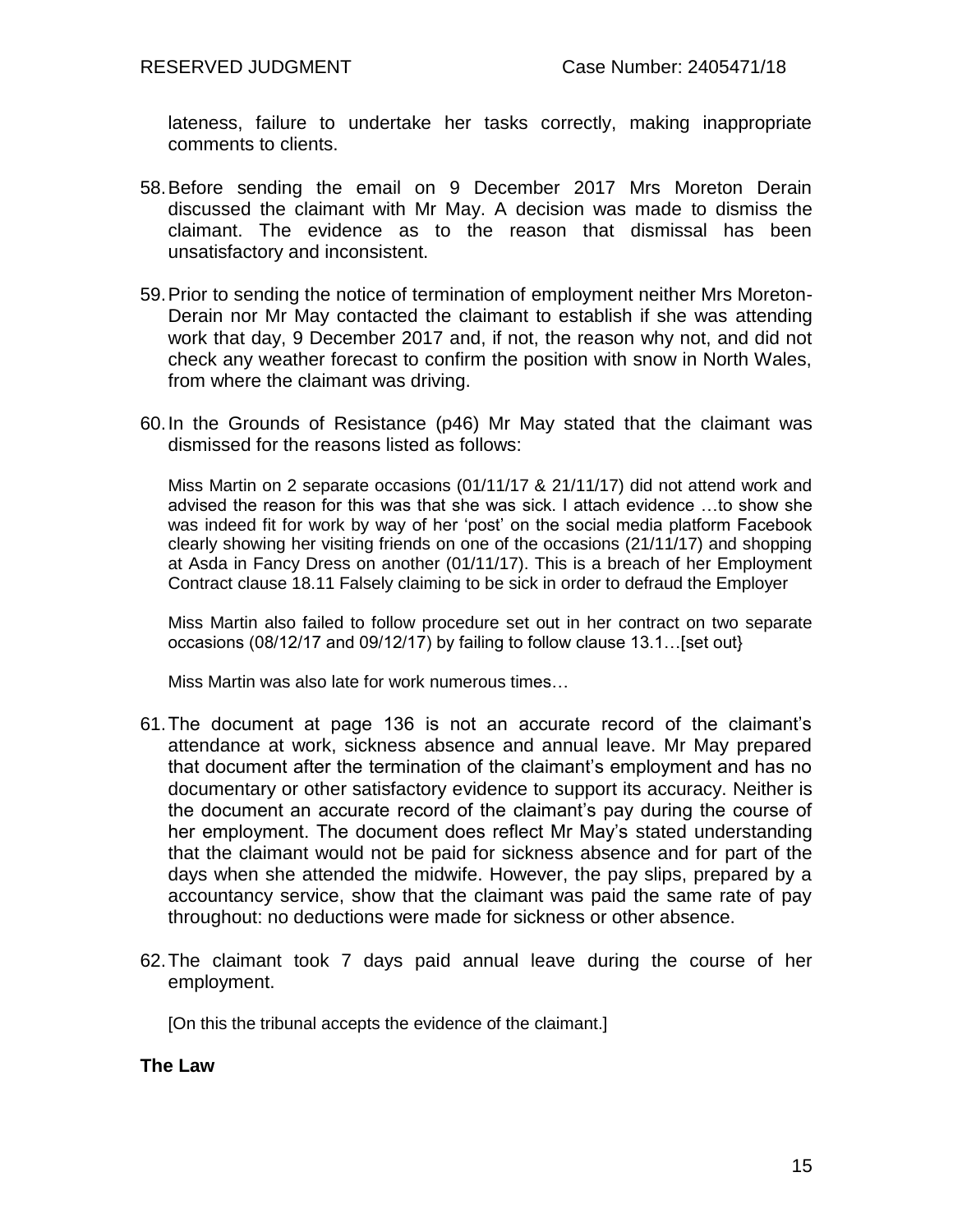63. Section 18 Equality Act 2010 provides :

(2) A person discriminates against a woman if, in the protected period in relation to a pregnancy of hers, he treats her unfavourably:

- (a) because of the pregnancy, or
- (b) because of illness suffered as a result of the pregnancy.

(4) A person discriminates against a woman if he treats her unfavourably because she is exercising or seeking to exercise, or has exercised or sought to exercise, the right to ordinary or additional maternity leave.

There is no requirement for the claimant to identify a comparator in a claim under section 18.

- 64.Any unfavourable treatment of a woman because of her pregnancy will amount to pregnancy discrimination under S.18 of the Equality Act 2010 (EqA). This would extend to any unfavourable treatment of a pregnant employee based on any health and safety concerns of the employee for herself or her unborn child.
- 65.Regulation 3(1) Management of Health and Safety at Work Regulations 1999/3242 (the1999 Regulations) sets out the general duty of employers to safeguard the health and safety of their employees and any other persons who may be affected by the employer's work or business. It states that an employer must make a suitable and sufficient assessment of:
	- the risks to the health and safety of its employees to which they are exposed while they are at work, and
	- the risks to the health and safety of persons not in its employment arising out of or in connection with the conduct by it of its undertaking

for the purpose of identifying the measures it needs to take to comply with the requirements imposed upon it by the relevant statutory provisions.

- 66.By virtue of Reg 16(1) the employer must include in the assessment under Reg 3(1) an assessment of particular risks to new or expectant mothers and their babies where:
	- the persons working in an undertaking include women of childbearing age — Reg 16(1)(a), and
	- the work is of a kind which could involve risk, by reason of her condition, to the health and safety of a new or expectant mother, or to that of her baby, from any processes or working conditions, or physical, biological or chemical agents, including those specified in Annexes I and II to the EU Pregnant Workers Directive (No.92/85)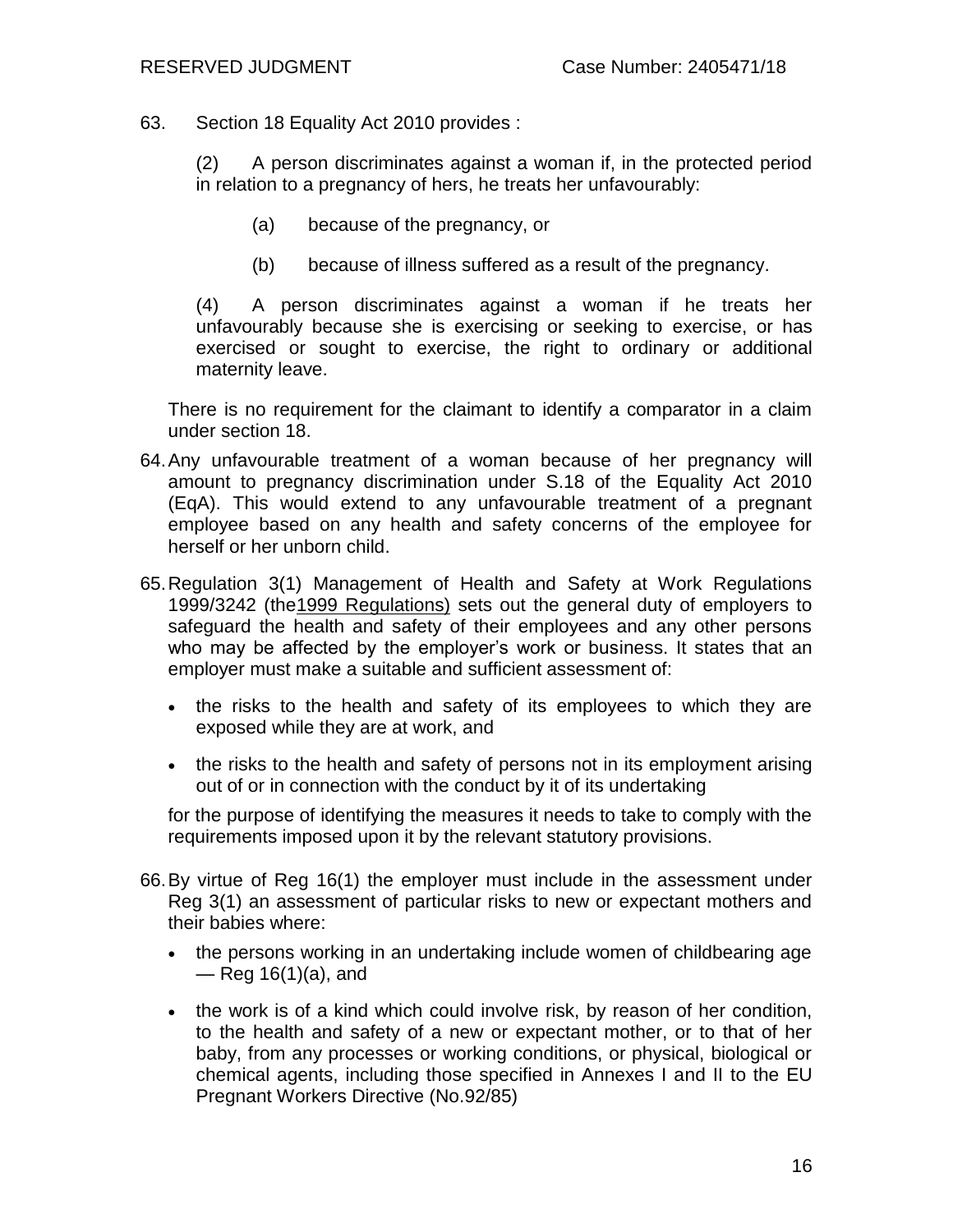- 67.In **Page v Gala Leisure and ors EAT 1398/99** the EAT pointed out that there are two types of risk assessment or consideration that may be material when an undertaking employs women of childbearing age. The first is the general duty to assess risk under Reg 3(1), taken together with Reg 16(1). The need for this general type of assessment arises not by reason of any particular pregnancy being notified to the employer, but simply because the employer employs one or more women of childbearing age in the undertaking and an employer should not wait until an employee is pregnant before making such an assessment — see **Home Farm Trust Ltd v Nnachi EAT 0400/07***.*
- 68.The second type of assessment identified by the EAT in **Page** arises when an employee gives notice under Reg 18 to the employer in writing of being pregnant, of having given birth within the last six months or of breastfeeding. This second kind of assessment requires the employer to consider, in relation to the particular individual who has given the notice, whether, even if the relevant statutory provisions were complied with, risk of the kind described in Reg 16(1)(b) would not be avoided. If such risks cannot be avoided, the employer must then comply with the other duties under Reg 16.
- 69.An employer's failure to carry out a risk assessment can, in the case of a pregnant worker, entitle her to bring a complaint of pregnancy and maternity discrimination under S.18 EqA. In **Day v T Pickles Farms Ltd 1999 IRLR 217, EAT,** it was held that a failure to carry out a risk assessment could amount to a detriment under the Sex Discrimination Act 1975 (SDA) (now repealed and replaced by the EqA), entitling the worker to bring a sex discrimination claim. The EAT in **Hardman v Mallon t/a Orchard Lodge Nursing Home 2002 IRLR 516, EAT,** held that a failure to carry out a risk assessment resulted in a detriment to a pregnant employee and constituted sex discrimination. The **Hardman** case was decided prior to amendments made to the SDA by the Employment Equality (Sex Discrimination) Regulations 2005 SI 2005/2467, which introduced new provisions explicitly prohibiting discrimination on grounds of pregnancy and maternity leave —. However, the EAT confirmed in **Stevenson v JM Skinner and Co EAT 0584/07** that the principle in **Hardman** — that a failure to carry out a risk assessment under Regs 3(1)(a) and 16 1999 Regulations amounted to discrimination — remained good law in light of the amendments.
- 70.The position remains unchanged under the EqA. The relevant provisions are now contained in S.18 EqA, which — like S.3A SDA before it — makes specific provision prohibiting discrimination on the grounds of pregnancy or maternity leave. As under the SDA, a failure to carry out a risk assessment for a pregnant employee will amount to discrimination for these purposes.
- 71.However, a claim of pregnancy discrimination does require the claimant to establish that she has experienced unfavourable treatment 'because of' her pregnancy or an illness related to it — **S.18(2) EqA.** It is not sufficient that pregnancy merely be the 'background' to the unfavourable treatment; it must be the 'reason why' she was treated in that way.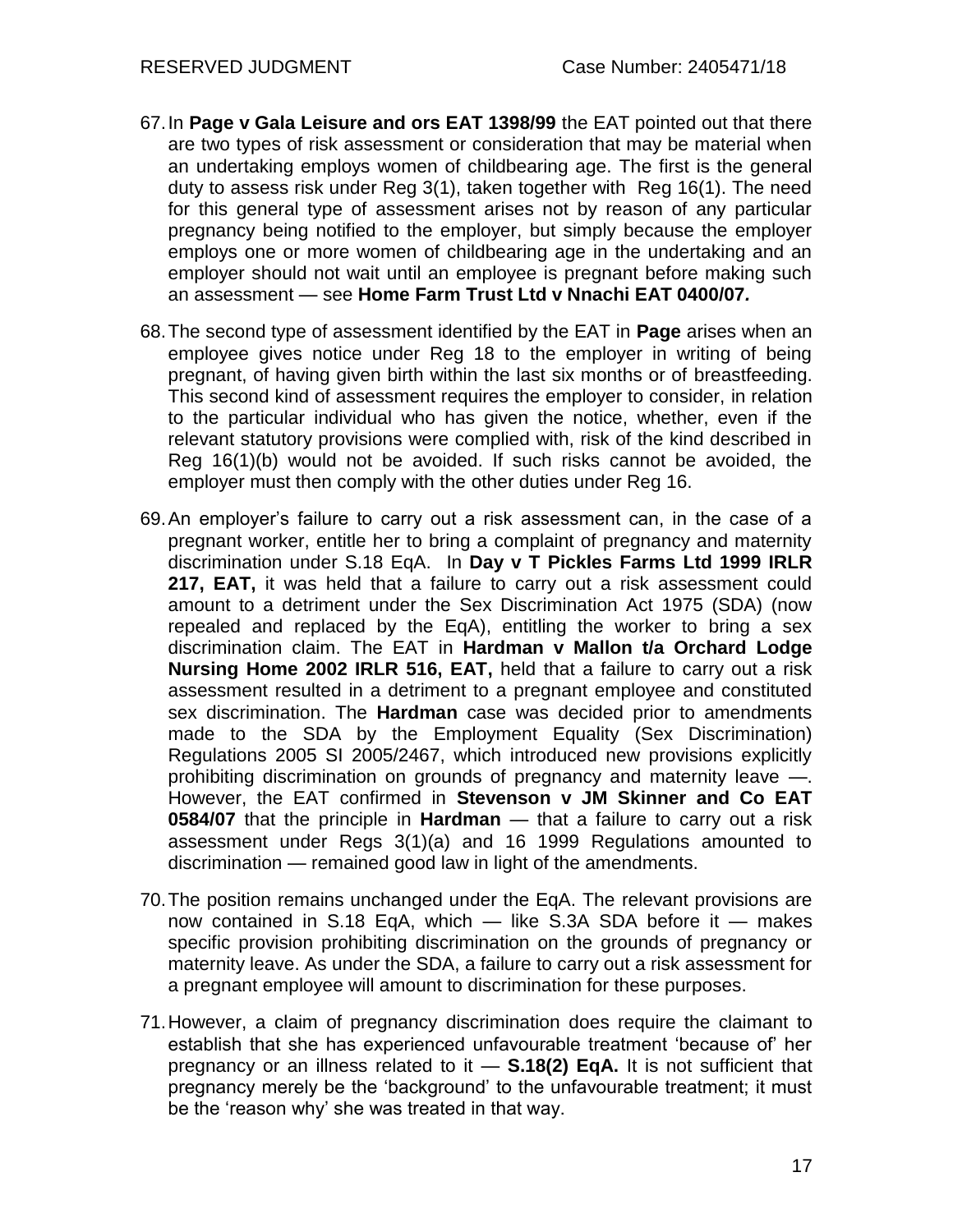- 72. In **O'Neill v Buckinghamshire County Council 2010 IRLR 384, EAT.** the Appeal Tribunal ruled that, in the absence of evidence that the work of a pregnant teacher would involve a risk to her health and safety, there had been no obligation on the employer to carry out a risk assessment under **Reg 16 1999 Regulations.** The EAT also affirmed the absence of any automatic right to a specific risk assessment for pregnant workers. The obligation to carry out a risk assessment of a pregnant worker arose only where (a) the employee notified the employer in writing that she was pregnant, (b) the work was of a kind that could involve a risk of harm or danger to the health and safety of a new or expectant mother or her baby, and (c) the risk arose from any processes or working conditions, or physical, biological or chemical agents, including those specified in Annexes I and II of the Pregnant Workers Directive. In the instant case there had been no material before the tribunal from which it could have concluded that the kind of work carried out by the claimant involved a risk of harm or danger to her as a pregnant worker as defined by the Directive and the 1999 Regulations.
- 73.Section 136 Equality Act 2010 provides:

#### **Burden of Proof**

- (1) This section applies to any proceedings relating to a contravention of this Act.
- (2) If there are facts from which the court could decide, in the absence of any other explanation, that a person (A) contravened the provision concerned, the court must hold that the contravention occurred.
- (3) But subsection (2) does not apply if A shows that A did not contravene the provision.
- 74.An employee who is dismissed is entitled under section 99 of the Employment Rights Act 1996 to be regarded as unfairly dismissed if the reason or principal reason for the dismissal is of a kind specified in the Maternity and Parental Leave Regulations 1999 (as amended). Regulation 20(3) lists the kind of reasons to include reasons connected with the pregnancy of the employee.
- 75.The question of whether the reason for which the claimant was dismissed was connected with her pregnancy is not to be answered by having regard to the subjective motives of the alleged discriminator but by an objective test of casual connection, involving consideration of the surrounding circumstances. **O'Neil -v- Governors of St Thomas More Roman Catholic Voluntarily Aided Upper School and Another [1997] ICR 33**.
- 76.The tribunal has considered and applied as appropriate the authorities referred to in submissions.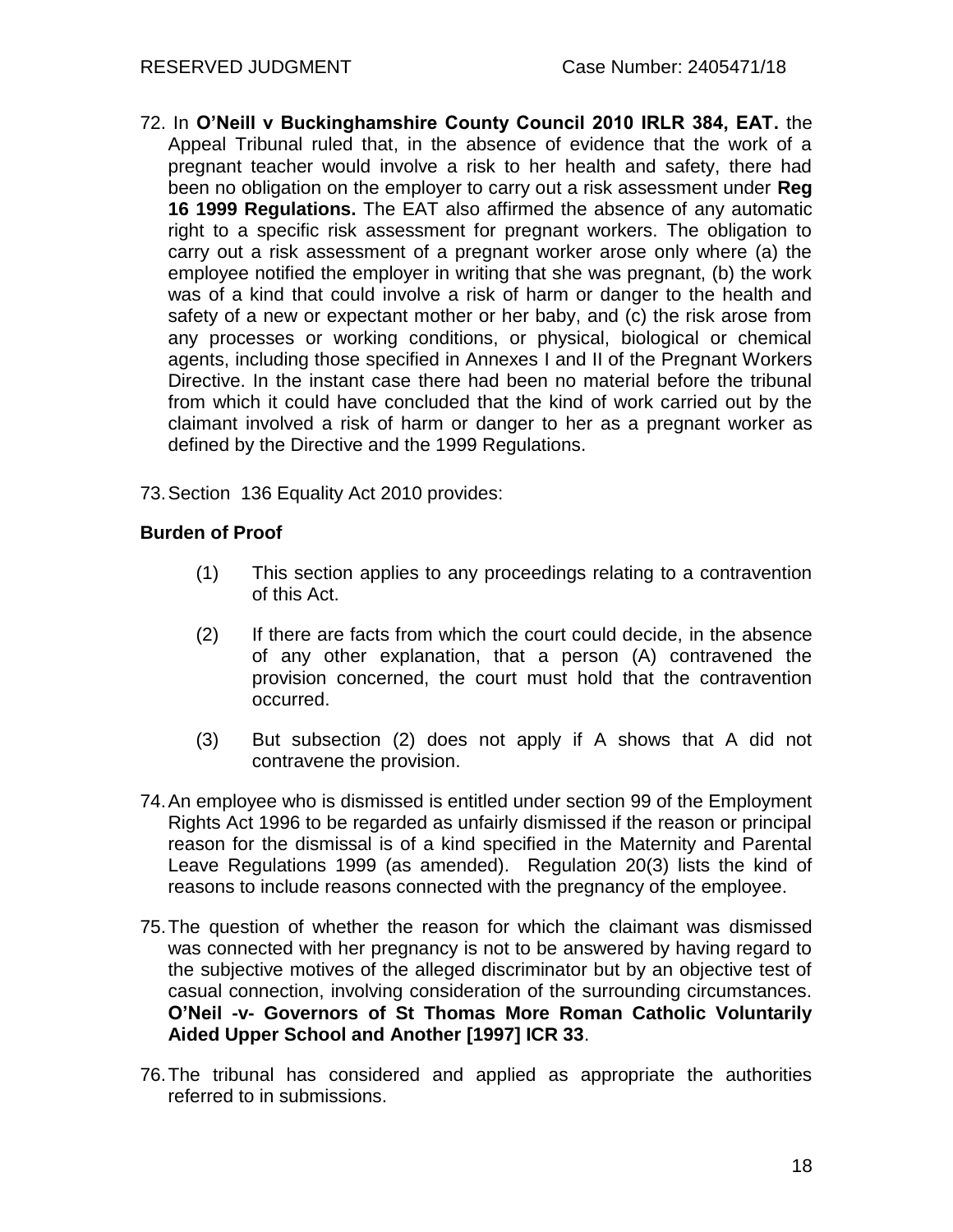#### **Determination of the Issues**

(including, where appropriate, any additional findings of fact not expressly contained within our findings above but made in the same manner after considering all the evidence)

#### **Unfair dismissal under s 99 Employment Rights Act 1996**

- 77.The claimant was dismissed and the effective date of termination was 9 December 2017.
- 78.The tribunal has considered with care all the circumstances to determine what was the reason for dismissal. The tribunal notes in particular the following:
	- 78.1. The respondent's witnesses have been inconsistent in their evidence as to the real reason for dismissal. The email notifying the claimant of the decision to terminate employment (35) referred to the claimant's absenteeism. The Response (48) refers to absenteeism, lateness for work, failing to follow procedure for reporting absenteeism, and asserts that on two separate occasions the claimant falsely claimed to be sick in order to defraud the respondent;
	- 78.2. In the evidence before the tribunal the respondent has failed to provide any satisfactory evidence to support the allegation that the claimant had falsely claimed to be sick in order to defraud the respondent;
	- 78.3. In the evidence before the tribunal the respondent has raised numerous different allegations against the claimant including allegations that she was lazy, that she did not clean up or tidy after her procedures, that she had told clients that she hated working for the respondent. There is no satisfactory evidence that these were genuine concerns or that the respondent had ever raised these matters with the claimant prior to her dismissal;
	- 78.4. The respondent's evidence has been inconsistent and unsatisfactory as to the timing and manner of dismissal. On the one hand Ms Moreton-Derain denies that she was encouraging the claimant to leave employment, asserting that it would not be in her interest for the claimant to leave as December was the busiest month and she would have to find and train any replacement. The claimant was dismissed without notice on 9 December 2017, during the salon's busiest period. Ms Moreton-Derain asserts that the claimant was dismissed by email on 9 December 2017 because of the claimant's unauthorised absenteeism that day. However, the evidence is clear that the claimant and Ms Moreton-Derain had discussed via text messaging the problem with the snow and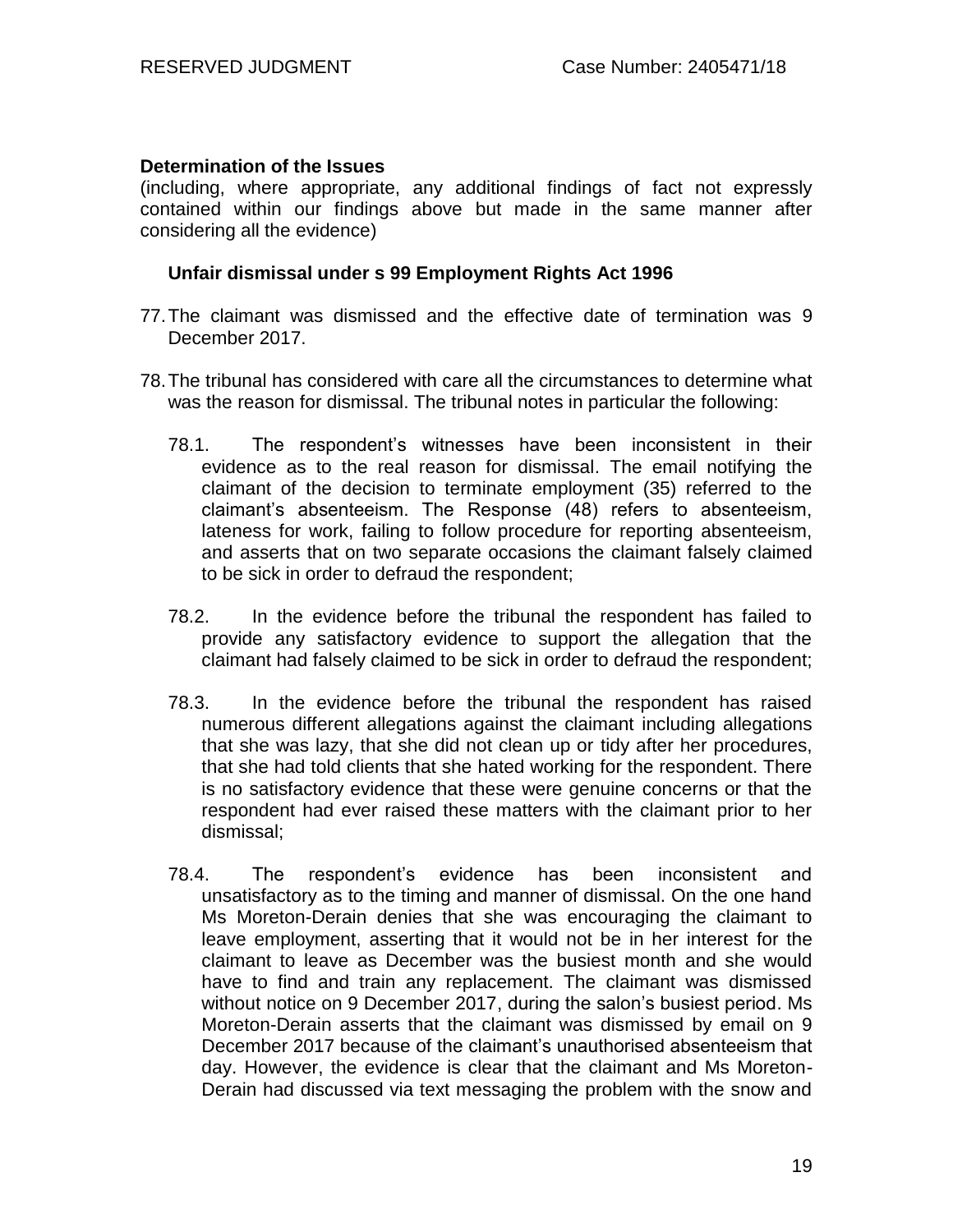the claimant's inability to travel from North Wales to work. The evidence is clear that Ms Moreton-Derain knew that it was highly unlikely that the claimant would be attending work on the Saturday and had taken steps to re-arrange the claimant's client appointments in anticipation of the claimant not attending. Ms Moreton-Derain's evidence that she was expecting the claimant to attend that day and/or to call in to explain her non-attendance is wholly unsatisfactory;

- 78.5. The respondent's evidence as to the reason for deciding to dismiss the claimant by email on 9 December 2017 is unsatisfactory;
- 78.6. The written contract may have been strict about the procedure for reporting absences, and the consequences of failure to comply with the procedure, but the procedure was not enforced strictly prior to 9 December 2017. The claimant breached the procedure before then but was never taken to task about it, never warned that a repeat of the failure to follow procedure may lead to dismissal. Mrs Moreton-Derain did not, in the exchange of text messages between herself and the claimant about the cancellation of appointments for 9 December 2017, tell the claimant to contact her the next day, or advise the claimant that she would wait to her from her before cancelling appointments in the afternoon of 9 December 2017;
- 78.7. Both Mr May and Ms Moreton-Derain reacted badly to the involvement of Mr Campbell and his request for documentation and, in particular, a risk assessment relating to the claimant's pregnancy. When Ms Moreton-Derain attended the work premises on 29 November 2017, with the stated aim of completing the risk assessment, Ms Moreton-Derain's evidence is that she felt that she and the claimant were "at war", and that, because of the involvement of Mr Campbell she "almost felt like [she] was treated as a criminal". Ms Moreton-Derain has provided no satisfactory explanation for those expressed feelings, has provided no satisfactory evidence of any behaviour of the claimant that day which led to any such feelings. Mr May and Ms Moreton-Derain arrived at the work premises on 2 December 2017 and questioned the claimant about the involvement of Mr Campbell. Mr May commented to the claimant "I thought we were mates". Ms Moreton-Derain commented to the claimant "You're wasting your time";
- 78.8. When the claimant informed Mr May that she was pregnant, Mr May commented that he did not know what to do next because he had never had a pregnant employee before;
- 78.9. When the claimant asked for time off to attend an ante-natal appointment Mr May told the claimant to book the day off as holiday or she would not be paid;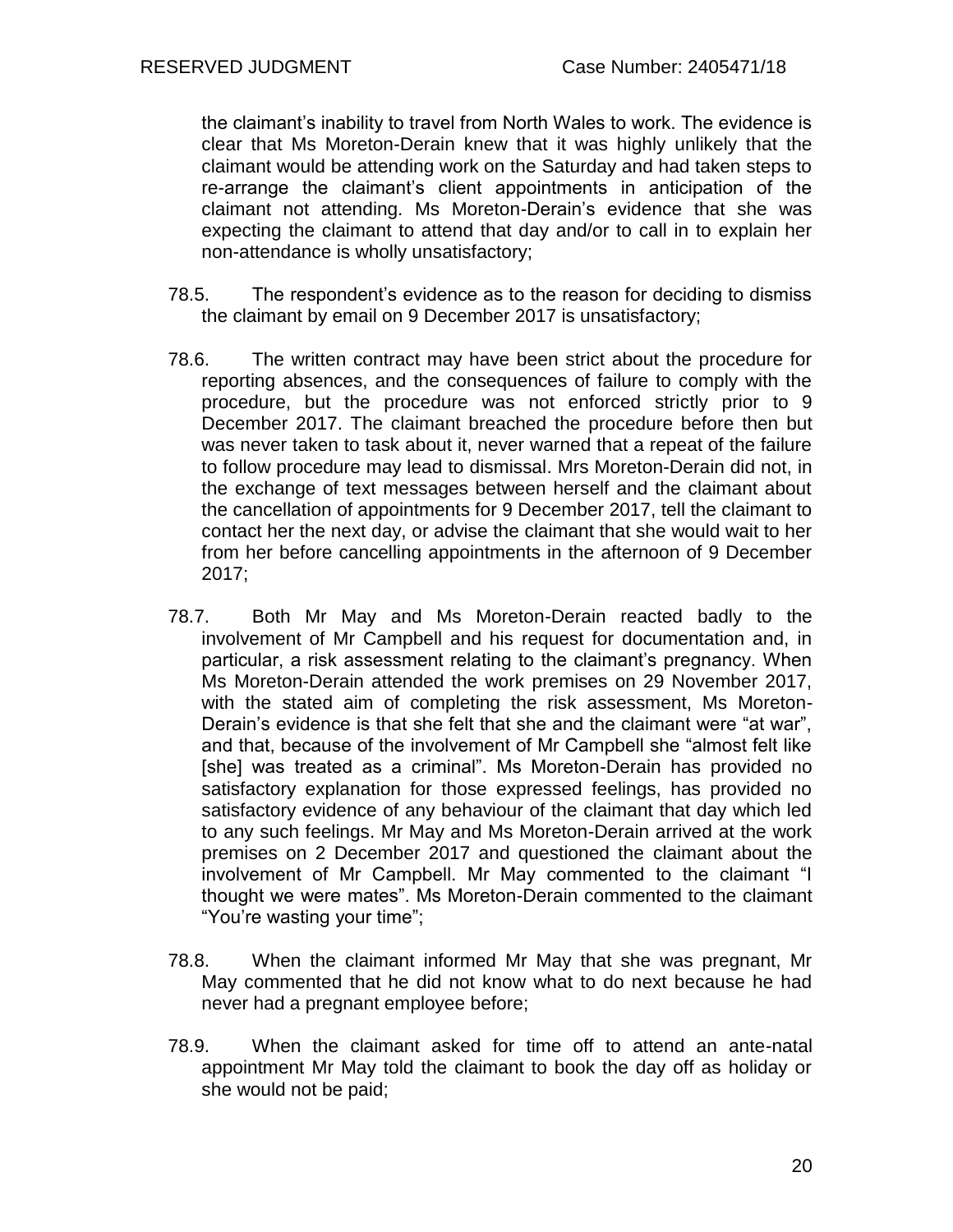- 78.10. When Ms Moreton-Derain became aware that the claimant was pregnant, Ms Moreton-Derain asked the claimant repeatedly if the claimant was planning to leave. Ms Moreton-Derain suggested to the claimant that the claimant should either get a job nearer home or should become unemployed and claim benefits, as Ms Moreton-Derain herself had done when she was pregnant;
- 78.11. The respondent became concerned about the number of absences of the claimant, which absences were linked to her pregnancy;
- 78.12. On 30 November 2017 Ms Moreton-Derain told the claimant that she was required to return her company mobile phone. No explanation was given for the request at the time;

In all the circumstances the tribunal finds that the reason for the claimant's dismissal was pregnancy. The respondent clearly objected to the amount of time the claimant was having off work because of ante-natal appointments and pregnancy related illness. Ms Moreton-Derain was clearly encouraging the claimant to seek work elsewhere. Prior to the announcement of her pregnancy the claimant was clearly a highly valued employee. She had been promoted and promised training towards management. After the announcement of the pregnancy and in particular, the involvement of Mr Campbell, the respondent's attitude changed. The respondent has raised unsubstantiated allegations of misconduct against the claimant.

79.The claim of automatically unfair dismissal under s 99 Employment Rights Act 1996 is well-founded.

#### **Breach of Contract**

- 80.The claimant was dismissed without notice. The claimant was not guilty of gross misconduct justifying summary dismissal. The claimant made it clear that she would be unable to attend work on Saturday 9 December 2017 and there was an agreement that her appointments would be re-arranged. The respondent had never previously enforced the written policy that any absence should be notified to Mr May and confirmed by email. Ms Moreton-Derain was fully aware that it was highly unlikely that the claimant would be attending work, for good reason. There was a severe weather warning in place, which the claimant had copied to Mrs Moreton-Derain. The claimant's failure to attend work and comply with the terms of the written policy was not the reason for dismissal.
- 81.The claim of breach of contract, failure to provide appropriate notice of dismissal is well-founded.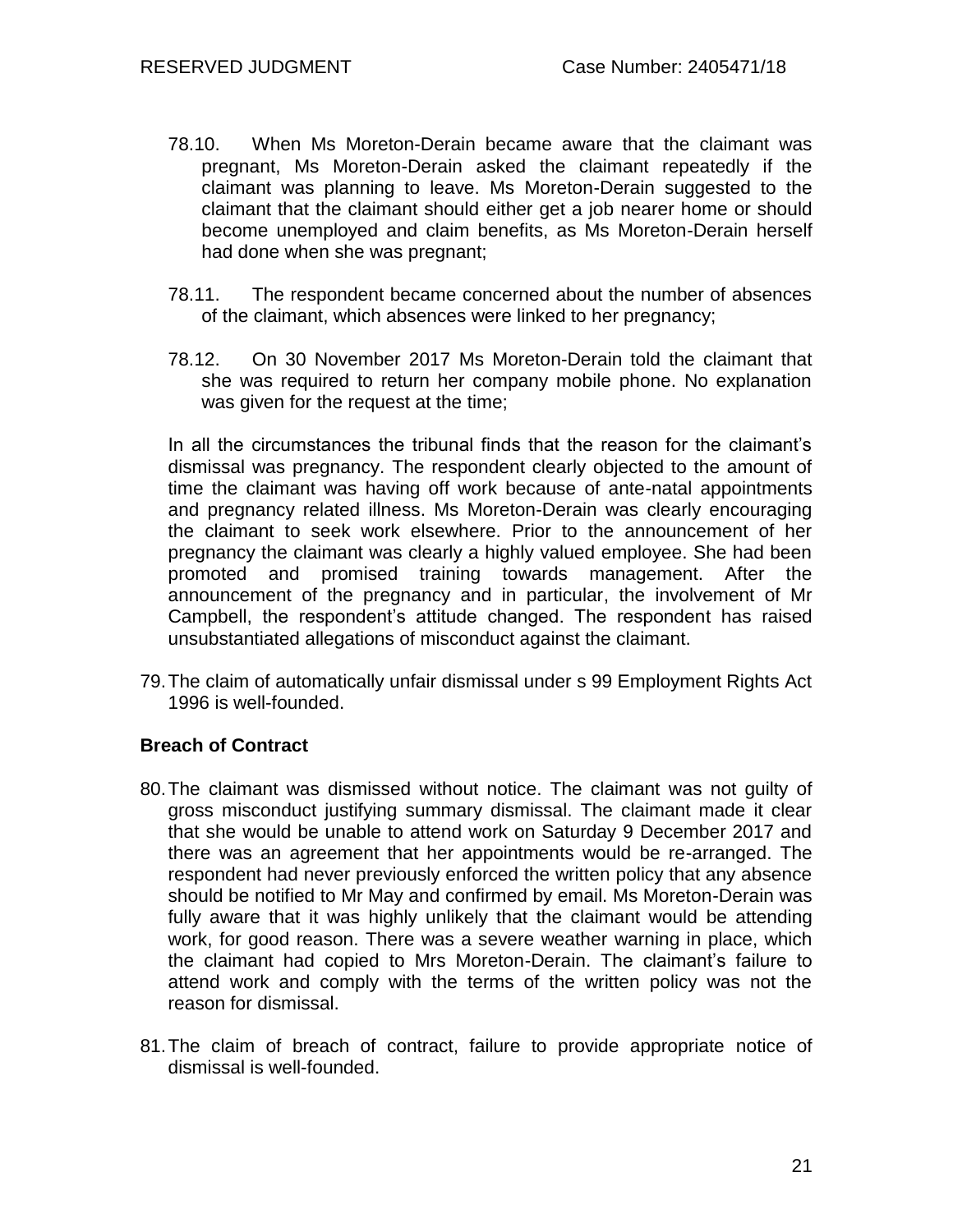#### **Holiday pay**

82.On termination of employment the claimant was entitled to payment of accrued holiday pay. The tribunal accepts the calculation of the respondents and claimant that the accrued entitlement was 13 days. The tribunal accepts the claimant's evidence that she took 7 days paid holiday during the final holiday year. The claimant was therefore entitled to 6 days accrued holiday pay.

#### **Discrimination under s18 Equality Act 2010**

- 83.The claimant pursues this claim solely in relation to the failure to carry out a pregnancy risk assessment.
- 84.The respondent did fail to carry out a pregnancy risk assessment. Ms Moreton-Derain did attend the salon on 29 November 2017 with the stated aim of carrying out a risk assessment but it is clear that Ms Moreton-Derain did not carry out any proper risk assessment on the day, did not carry out an adequate assessment of the risks arising from the use of chemicals.
- 85.The claimant suffered a detriment by the failure of the respondent to carry out a risk assessment relating to the claimant's pregnancy. She was clearly worried about the possible effect on her unborn child of the chemical treatments she was using with clients. Applying the principles set out in **[O'Neill v Buckinghamshire County Council 2010 IRLR 384, EAT,](https://login.westlaw.co.uk/maf/wluk/app/document?src=doc&linktype=ref&context=22&crumb-action=replace&docguid=IC2DD69B0FB4111DEB720B7151DA5B1D1)** the tribunal notes and finds that:
	- 85.1. the claimant, through Mr Campbell, did notify the respondent in writing that she was pregnant. The email (30) clearly set out the expected week of confinement and the intention to formally confirm by way of provision of the MAT1B when that document was received. The **O'Neill**  case does not specify that the written notification can only be by way of Form MAT1B;
	- 85.2. the work was of a kind that could involve a risk of harm or danger to the health and safety of a new or expectant mother or her baby. The claimant was working with chemicals, in a tanning booth with clients, was required to walk up and down stairs in small premises, and
	- 85.3. the risk did arise from the processes undertaken at work, from working conditions, and chemical agents
- 86.As for the reason for failure to carry out the risk assessment, there are facts from which the tribunal could infer that the reason was the claimant's pregnancy. It is clear that both Mrs Moreton-Derain and Mr May reacted badly to the involvement of Mr Campbell and his request for documentary evidence